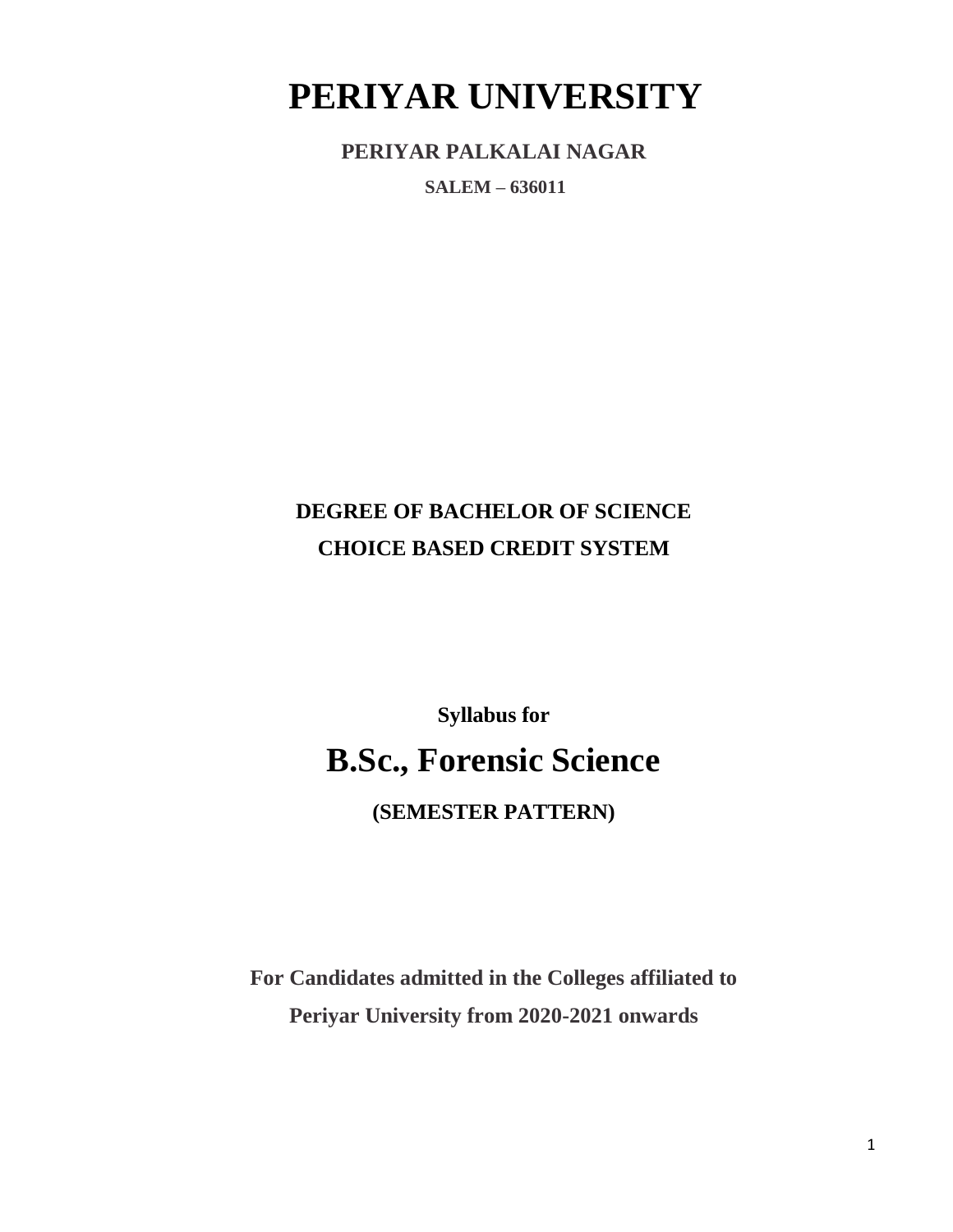## **REGULATIONS:**

#### **1. Eligibility for Admission:**

Candidate for admission to the first year degree of Bachelor of Science Course shall be required to have passed the Higher Secondary Examination (Academic or vocational stream with Physics/Chemistry/Botany/Zoology/Biology under higher secondary board of examination stream) conducted by the Government of Tamilnadu or any other examination accepted by the syndicate of Periyar University, subject to such condition as, may be prescribed thereto, are permitted to appear and qualify for B.Sc, Degree in Forensic Science.

#### **2. Eligibility for award of degree:**

A Candidate shall be eligible for the award of degree only if he/she has undergone, the prescribed course of study in a college affiliated to the University for a period not less than three academic years, comprising six Semester and passed the examination prescribed and full filled such condition as have been prescribed there for

#### **3. Course of Study**

a. Objective of the Programme:

i. To provide the basic and essential knowledge regarding various activities undertaken and necessary to run socially responsible business organization

ii. To impart certain basis skills and aptitude which will be useful in taking up any particular useful in taking up any particular activity in Hospitality Industry.

iii. To develop the personality so as to become responsible citizen with greater awareness about the Indian society and its culture.

iv. To provide a global view of several multinational hotel and their functions which Support hotel systems.

b. The Programme of study shall consist of foundation courses, skill based elective courses (SBEC) and non-major elective course.

c. The non major elective courses (NMEC) offered by a department is meant for students studying other Programme (i.e.) FS students have to study NMEC offered by other departments.

The course of study shall comprise instruction in the following subjects according to syllabus and books prescribed from time to time.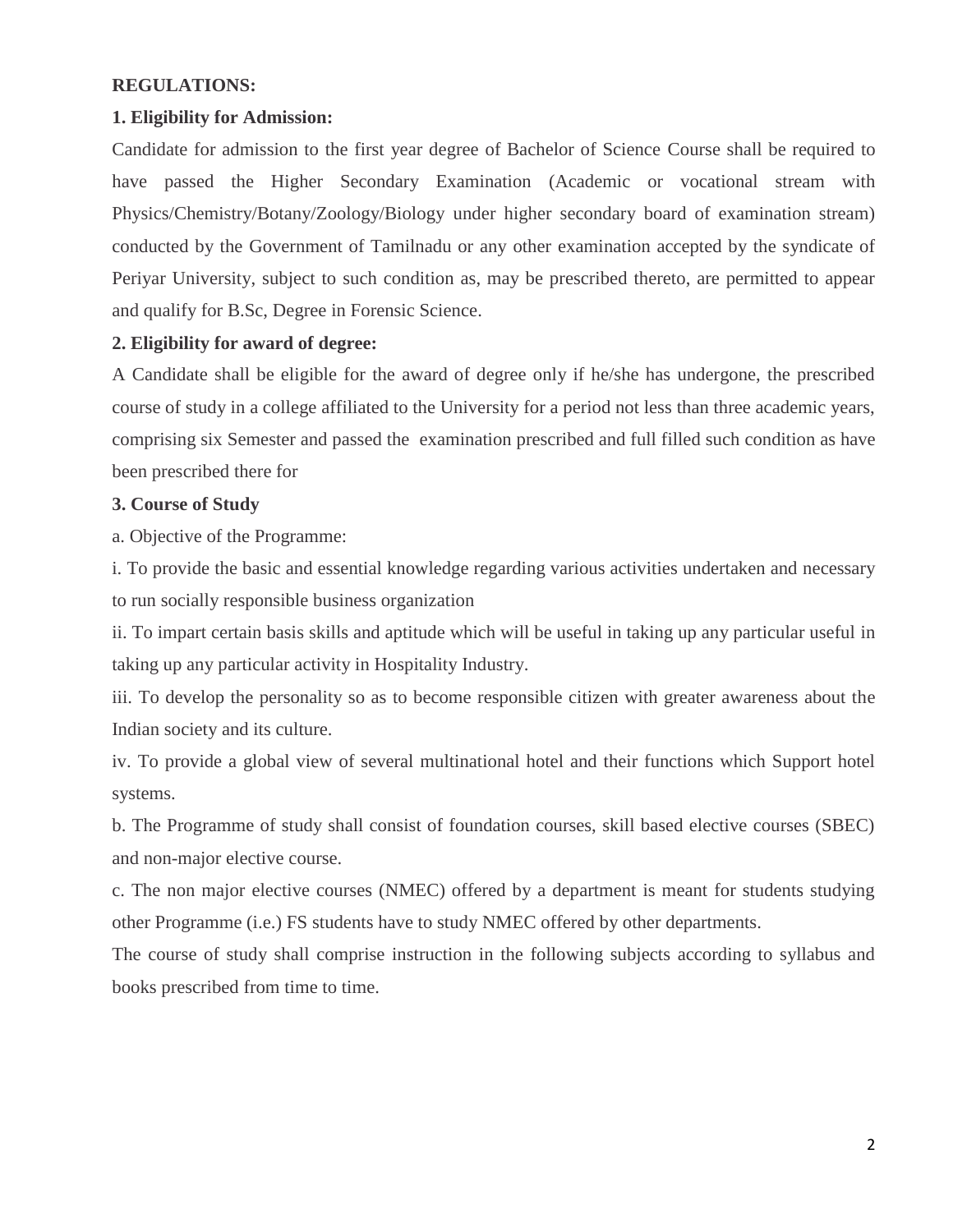| Part       | Paper                | <b>Course</b>      | <b>Title of the Paper</b>            | Hours/         | <b>Credits</b> | <b>Internal</b> | <b>External</b> | <b>Total</b> |
|------------|----------------------|--------------------|--------------------------------------|----------------|----------------|-----------------|-----------------|--------------|
|            | Code                 |                    |                                      | Week           |                | (25%)           | (75%)           |              |
|            |                      |                    | <b>SEMESTER - I</b>                  |                |                |                 |                 |              |
| $\bf I$    |                      | Language-I         | $Tamil-I$                            | 6              | 3              | 25              | 75              | 100          |
| $\rm II$   |                      | Language-I         | $English - I$                        | 6              | 3              | 25              | 75              | 100          |
| $\rm III$  |                      | Core: I            | Introduction to Forensic<br>Science  | 5              | 5              | 25              | 75              | 100          |
| $\rm III$  |                      | Core-II            | Crime and Society                    | $\overline{4}$ | 5              | 25              | 75              | 100          |
| $\rm III$  |                      | Allied-I           | Principles of Criminology            | 4              | 5              | 25              | 75              | 100          |
| ${\rm IV}$ |                      | Value<br>Education | Yoga                                 | $\overline{2}$ | $\overline{2}$ | 25              | 75              | 100          |
| ${\rm IV}$ |                      | Add on<br>course   | Professional English - I             | 3              | $\overline{2}$ | 25              | 75              | 100          |
|            | <b>SEMESTER - II</b> |                    |                                      |                |                |                 |                 |              |
| $\bf I$    |                      | Language-II        | $Tamil - II$                         | 6              | 3              | 25              | 75              | 100          |
| $\rm II$   |                      | Language-II        | $English - II$                       | 6              | 3              | 25              | 75              | 100          |
| $\rm III$  |                      | Core: III          | Forensic Psychology                  | 5              | 5              | 25              | 75              | 100          |
| $\rm III$  |                      | Core-IV            | Criminal Law                         | 4              | 5              | 25              | 75              | 100          |
| $\rm III$  |                      | Allied-II          | Vigilance and Security<br>Management | $\overline{4}$ | $\overline{4}$ | $25\,$          | 75              | 100          |
| ${\rm IV}$ |                      | <b>EVS</b>         | <b>Environmental Studies</b>         | $\overline{2}$ | $\sqrt{2}$     | 25              | 75              | 100          |
| ${\rm IV}$ |                      | Add on course      | Professional English - II            | $\mathfrak{Z}$ | $\sqrt{2}$     | 25              | 75              | 100          |

## **B.Sc (Forensic Science)**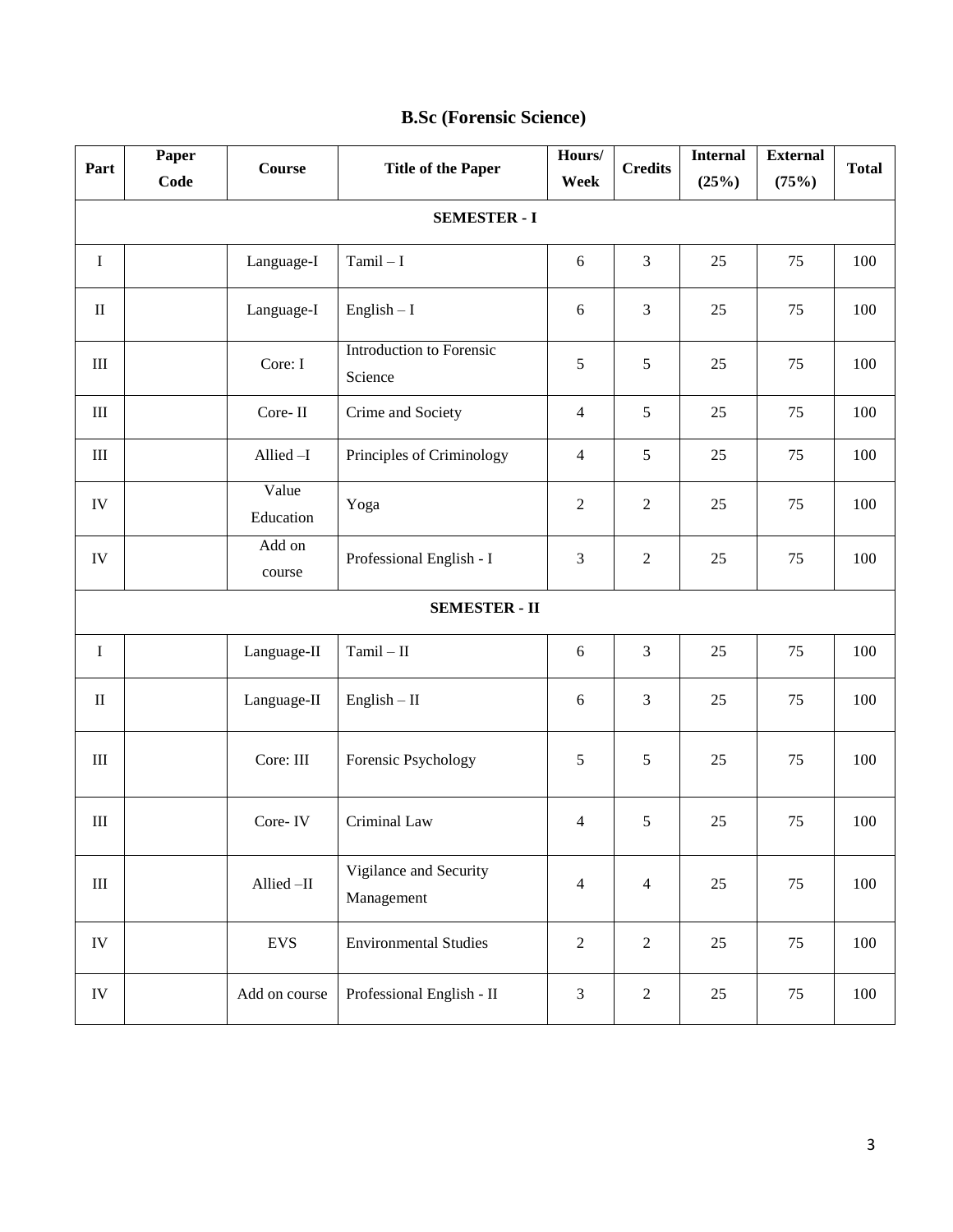| Part        | <b>Paper Code</b> | Course           | <b>Title of the Paper</b>                           | Hours/<br>Week | <b>Credits</b> | <b>Internal</b><br>(25%) | <b>External</b><br>(75%) | <b>Total</b> |
|-------------|-------------------|------------------|-----------------------------------------------------|----------------|----------------|--------------------------|--------------------------|--------------|
|             |                   |                  | <b>SEMESTER - III</b>                               |                |                |                          |                          |              |
| $\rm III$   |                   | Language-III     | $Tamil - III$                                       | 6              | 3              | 25                       | 75                       | 100          |
| $\rm III$   |                   | Language-III     | $English - III$                                     | $\sqrt{6}$     | 3              | 25                       | 75                       | 100          |
| $\rm III$   |                   | Core-V           | Forensic Medicine                                   | 6              | 5              | 25                       | 75                       | 100          |
| $\rm III$   |                   | Core-VI          | Technology Methods in<br>Forensic Science           | 5              | 5              | 25                       | 75                       | 100          |
| $\rm III$   |                   | Allied-I         | Human Rights and Criminal<br>Justice Administration | 5              | $\overline{4}$ | 25                       | 75                       | 100          |
| IV          |                   | NMEC-I           | <b>Basics of Forensic Science</b>                   | $\sqrt{2}$     | $\sqrt{2}$     | 25                       | 75                       | 100          |
| $\mathbf V$ |                   | Online<br>course | Swayam/NPTEL etc. *                                 |                | $\overline{2}$ |                          |                          |              |
|             |                   |                  | <b>SEMESTER - IV</b>                                |                |                |                          |                          |              |
| $\rm III$   |                   | Language-<br>IV  | $Tamil - IV$                                        | 6              | 3              | 25                       | 75                       | 100          |
| $\rm III$   |                   | Language-<br>IV  | $English - IV$                                      | 6              | 3              | 25                       | 75                       | 100          |
| $\rm III$   |                   | Core-VII         | Accident Investigation                              | $\sqrt{6}$     | 5              | 25                       | 75                       | 100          |
| $\rm III$   |                   | Allied $-$ II    | <b>Cyber Crimes</b>                                 | $\sqrt{6}$     | $\overline{4}$ | 25                       | 75                       | 100          |
| $\rm III$   |                   | SBEC-I           | Introduction to Biometry                            | $\overline{c}$ | 2              | $25\,$                   | 75                       | 100          |
| $\rm III$   |                   | SBEC-II          | Guidance and<br>Counselling                         | $\sqrt{2}$     | $\overline{2}$ | 25                       | 75                       | 100          |
| IV          |                   | NMEC-II          | Digital & Cyber Forensic                            | $\sqrt{2}$     | $\overline{2}$ | 25                       | 75                       | 100          |
| III         |                   | Core             | Internship **                                       |                | $\sqrt{2}$     |                          | 100                      | 100          |

## **B.Sc (Forensic Science)**

**\*Students should submit their online course certificates at the end of the VI semester.**

**\*\*The students should undergo compulsory one month internship programs during the III semester vacation. At the end of the program, students should submit the report.**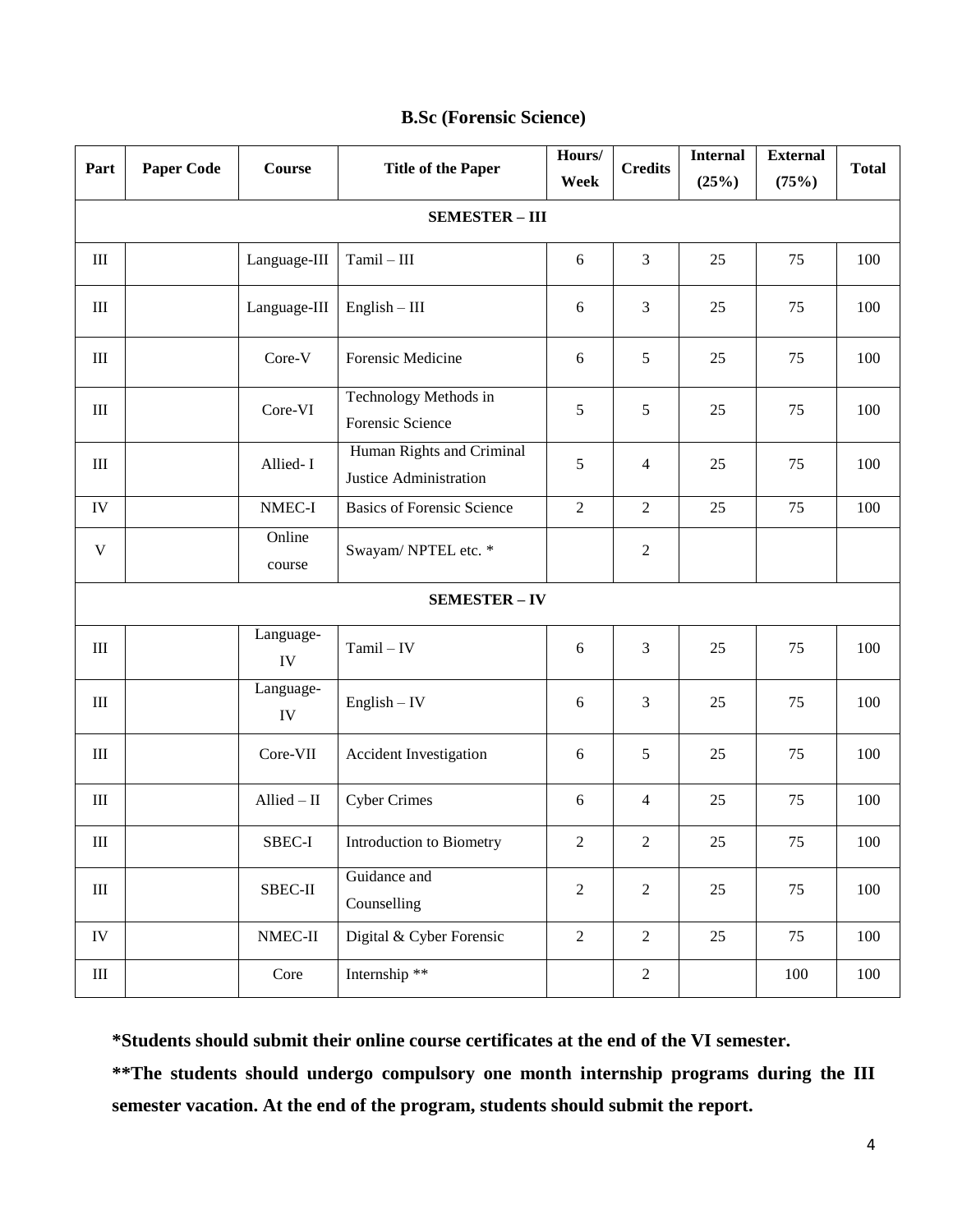| Part                             | Paper<br>Code | <b>Course</b>         | <b>Title of the Paper</b>                    | Hours/<br>Week | <b>Credits</b> | <b>Internal</b><br>(25%) | <b>External</b><br>(75%) | <b>Total</b> |
|----------------------------------|---------------|-----------------------|----------------------------------------------|----------------|----------------|--------------------------|--------------------------|--------------|
|                                  |               |                       | <b>SEMESTER - V</b>                          |                |                |                          |                          |              |
|                                  |               |                       |                                              |                |                |                          |                          |              |
| $\rm III$                        |               | Core-VIII             | Forensic Ballistic                           | 6              | 5              | 25                       | 75                       | 100          |
| $\rm III$                        |               | Core-IX               | Forensic Toxicology                          | 6              | 5              | 25                       | 75                       | 100          |
| $\rm III$                        |               | Core-X                | Forensic Dermatoglyphics                     | 6              | 5              | 25                       | 75                       | 100          |
| III                              |               | Elective-I            | Serology and DNA typing                      | 6              | $\overline{4}$ | 25                       | 75                       | 100          |
| $\rm III$                        |               | Core<br>Practical - I | Forensic Practical - I                       | 6              | $\overline{4}$ | 40                       | 60                       | 100          |
| <b>SEMESTER - VI</b>             |               |                       |                                              |                |                |                          |                          |              |
| $\mathop{\mathrm{III}}\nolimits$ |               | Core-XI               | Private Detective and<br>Investigation       | 6              | 5              | 25                       | 75                       | 100          |
| $\rm III$                        |               | Core-XII              | Introduction to Research<br>Methodology      | 6              | 5              | 25                       | 75                       | 100          |
| III                              |               | Core-XIII             | Hand Writing Identification &<br>Recognition | 6              | 5              | 25                       | 75                       | 100          |
| III                              |               | Elective-II           | Contemporary<br>Forms of Crime               | 6              | 5              | 25                       | 75                       | 100          |
| $\rm III$                        |               | Viva-Voce             | Project Work                                 | 6              | 10             | 25                       | 75                       | 100          |

## **B.Sc (Forensic Science)**

**Total credit :** 148 **Total Marks CIA : 915 EA :** 2885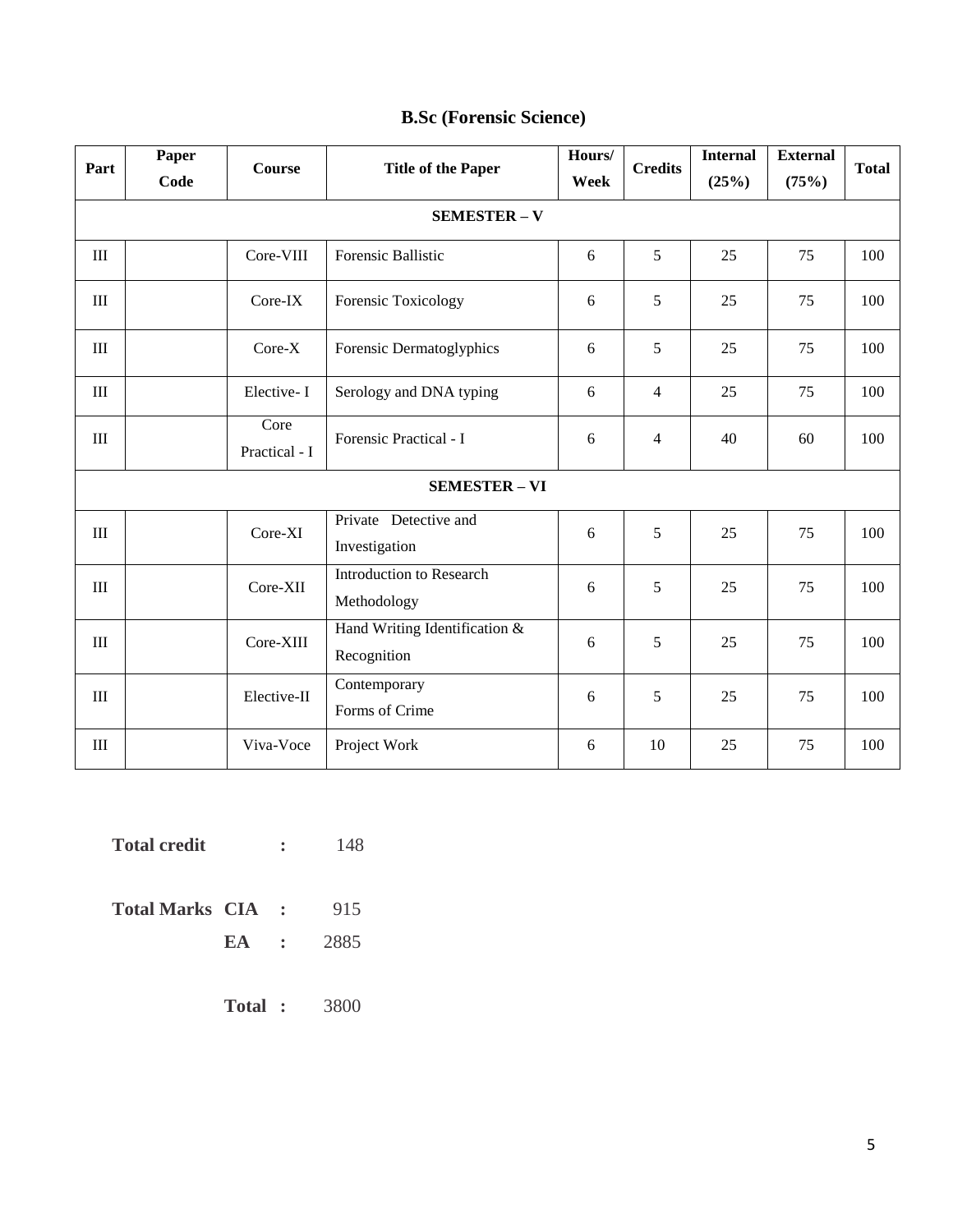#### B.Sc. FORENSIC SCIENCE

#### **Theory - Question Paper Pattern**

#### **Question paper pattern-75 marks**

Time: 3 hrs Max.Marks:75 Minimum pass : 30

## **Part-A: 15x 1 = 15**

#### **Choose the correct answer**

(Answer all Questions) (Three Questions from each unit)

**Part-B: 2x 5 = 10**

#### **Paragraph pattern**

#### **(Answer any two Questions)**

(One question from each unit) Answer any two questions out of five questions

#### **Part-C: 5x 10 = 50**

#### **Essay pattern**

#### **(Answer all Questions)**

(One question from each unit) with internal choice

#### **Practical-Question Paper Pattern**

**Time: 6hrs Marks : 100 External marks : 60 Minimum pass : 24**

| Record            | - 10 marks |
|-------------------|------------|
| Written procedure | - 10 marks |
| Practical         | - 40 marks |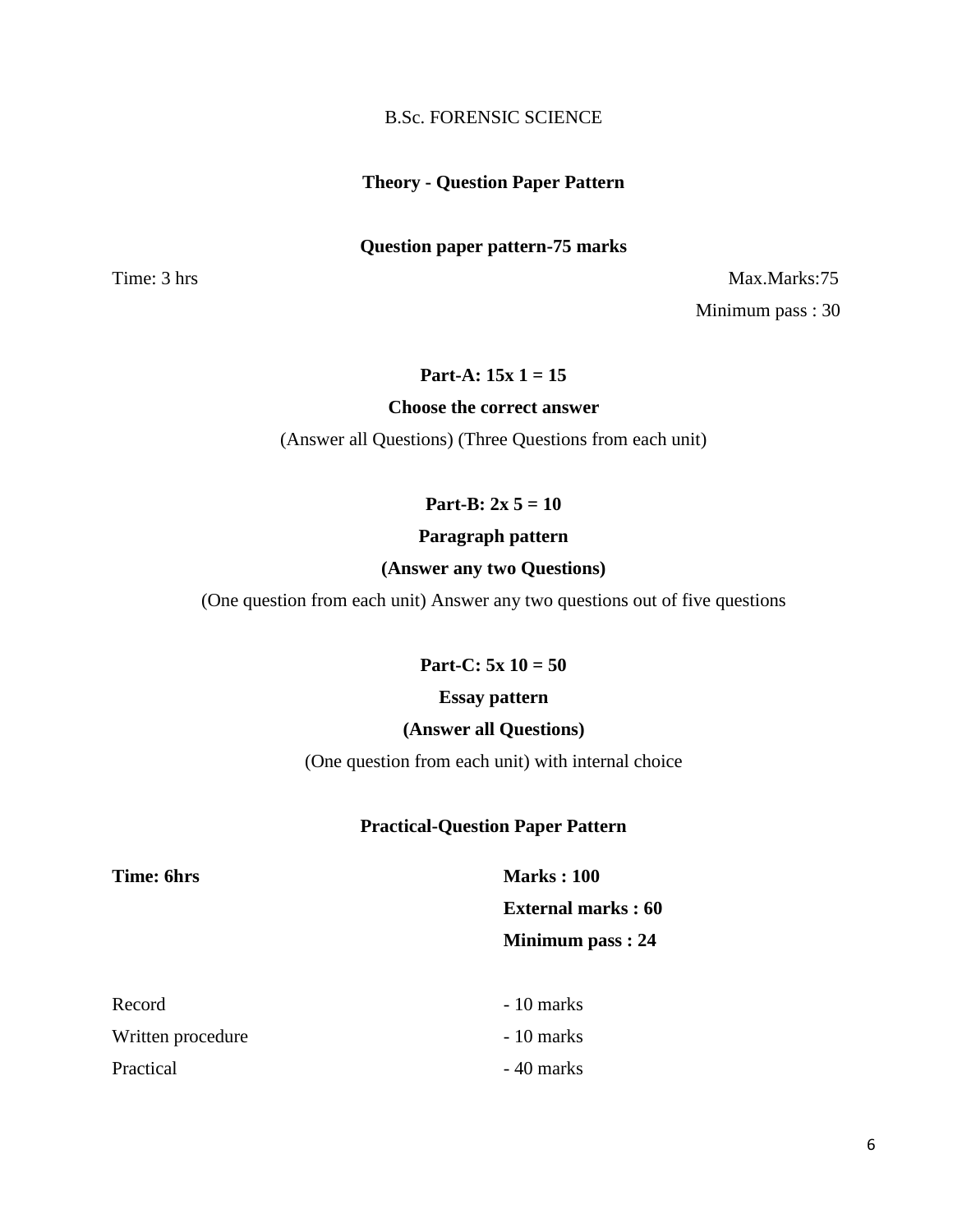## **5. REQUIREMENT FOR PROCEEDINGS TO NEXT SEMESTER**

Candidates shall be eligible to go to next semester, only if they satisfy the condition Prescribed by the syndicate from time to time.

## **6. PASSING MINIMUM**

A candidate shall be declared to have passed in each paper; If He/ She secures not less than 40% of the Marks prescribed for the examination. He/ She shall be declared to have passed the whole examination if he /she pass in all the papers as per the scheme of Examination eligible to go to next semester only if they satisfy the condition prescribed by the syndicate from time to time.

## **7. CLASSIFICATION OF SUCCESSFUL CANDIDATES**

Successful candidates, passing all the examinations securing the marks prescribed for, core, Allied, SBEC and NMEC course together shall be declared to have passed the examination in First / Second / Third class.

Candidates who obtained 75% of marks and above shall be deemed to have passed the Programme with distinction, provided they passed the examination at the **First appearance**

## **8. RANKING**

Candidate who passes all examination prescribed for the course in the **first appearance** only is eligible for ranking.

## **9. MAXIMUM DURATION FOR THE COMPLETION OF THE U.G PROGRAMME**

The maximum duration for completion of U.G programme shall not exceed twelve semesters.

## **10. COMMENCEMENT OF THE REGULATION**

The regulation shall take effect from the academic year 2020-2021, i.e. for students who are admitted to the first year of the programme, during the academic year 2020-2021 and thereafter.

## **11. TRANSITORY PROVISION**

Candidates who were admitted to the U.G Programme of study before 2020-2021 shall be permitted to appear for the examination under those regulation for the period of three years i.e. up to and inclusive of the examination of April / May 2024. Thereafter they may permitted to appear for the examination only under the regulation there in force.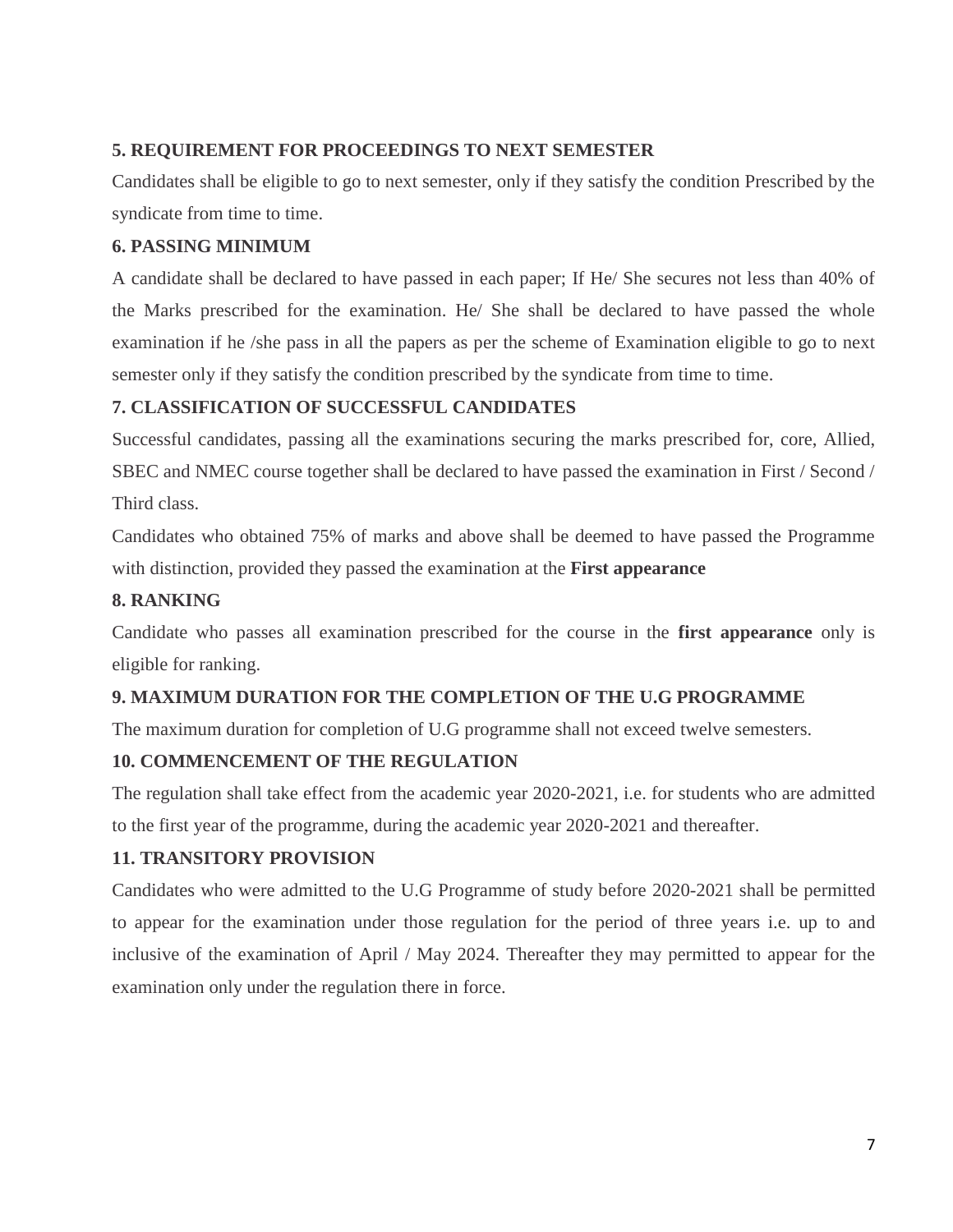## **SEMESTER-I**

## **CORE – I**

## **INTRODUCTION TO FORENSIC SCIENCE**

#### **UNIT I History of Development of Forensic Science in India**

Functions of forensic science. Historical aspects of forensic science.

Definitions and concepts in forensic science. Scope of forensic science.

Need of forensic science. Basic principles of forensic science. Frye case and Daubert standard.

#### **UNIT II Tools and Techniques in Forensic Science**

Branches of forensic science. Forensic science in international perspectives, including set up of

INTERPOL and FBI.

#### **UNIT III**

Duties of forensic scientists. Code of conduct for forensic scientists. Qualifications of forensic scientists.

Data depiction. Report writing.

## **UNIT IV Organizational set up of Forensic Science Laboratories in India**

Hierarchical set up of Central Forensic Science Laboratories, State Forensic Science Laboratories,

Government Examiners of Questioned Documents, Fingerprint Bureaus, National Crime Records Bureau.

#### **UNIT V**

Police & Detective Training Schools, Bureau of Police Research & Development, Directorate of Forensic Science and Mobile Crime Laboratories. Police Academies. Police dogs. Services of crime laboratories. Basic services and optional services.

#### **BOOKS FOR STUDY AND REFERENCES**

1. B.B. Nanda and R.K. Tiwari, Forensic Science in India: A Vision for the Twenty First Century, Select Publishers, New Delhi (2001).

2. M.K. Bhasin and S. Nath, Role of Forensic Science in the New Millennium, University of Delhi, Delhi (2002).

3. S.H. James and J.J. Nordby, Forensic Science: An Introduction to Scientific and Investigative Techniques, 2nd Edition, CRC Press, Boca Raton (2005).

4. W.G. Eckert and R.K. Wright in Introduction to Forensic Sciences, 2nd Edition, W.G. Eckert (ED.), CRC Press, Boca Raton (1997).

5. R. Saferstein, Criminalistics, 8th Edition, Prentice Hall, New Jersey (2004).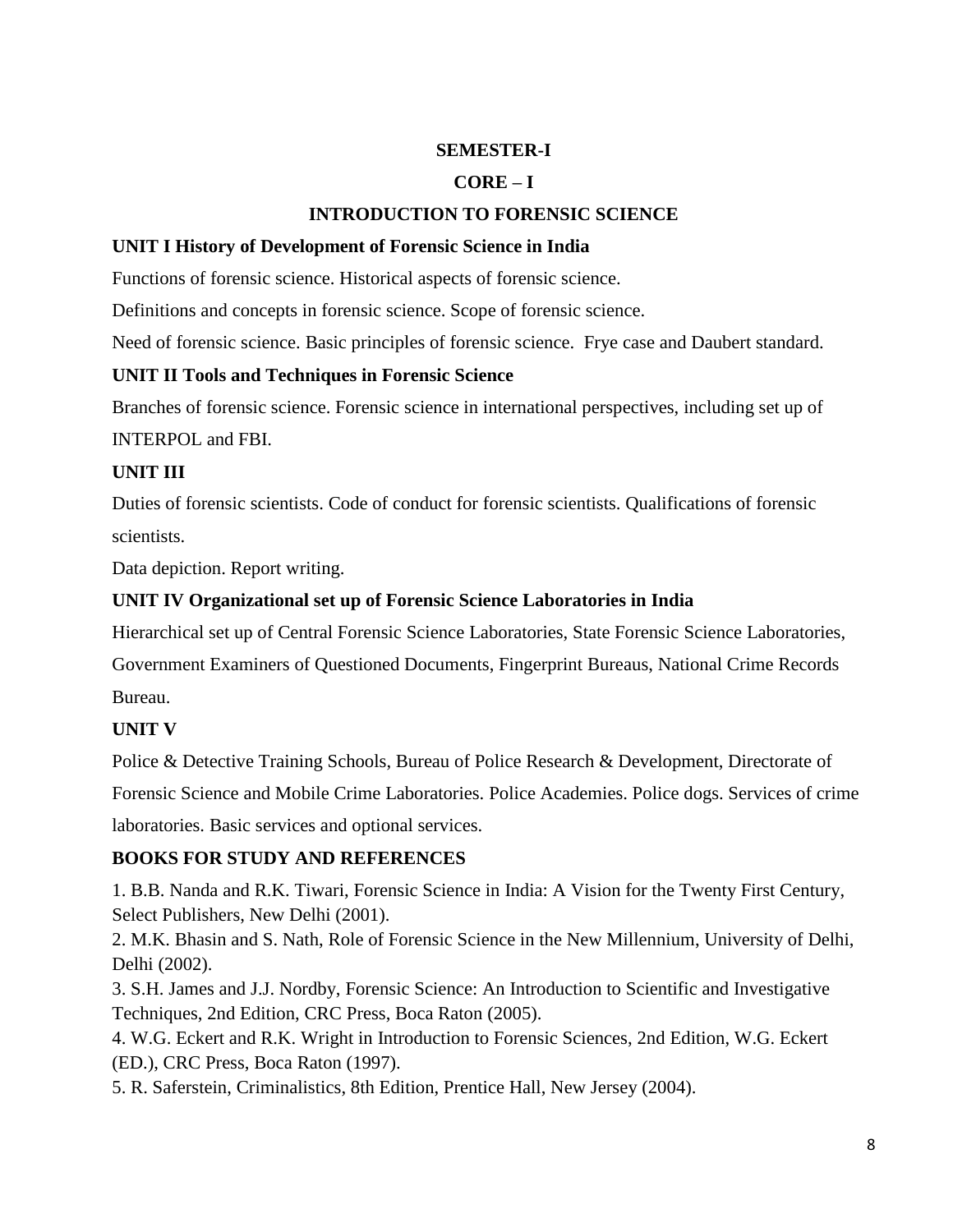6. W.J. Tilstone, M.L. Hastrup and C. Hald, Fisher's Techniques of Crime Scene Investigation, CRC Press, Boca Raton (2013).

## **SEMESTER-I**

## **CORE – II**

## **CRIME AND SOCIETY**

#### **UNIT I Basics of Criminology**

Definition, aims and scope. Theories of criminal behavior – classical, positivist, sociological.

Criminal anthropology.

Criminal profiling. Understanding modus operandi. Investigative strategy.

Role of media.

## **UNIT II Crime**

Elements, nature, causes and consequences of crime. Deviant behavior. Hate crimes, organized crimes and public disorder, domestic violence and workplace violence.

## **UNIT III White collar crimes**

Victimology. Juvenile delinquency. Social change and crime.

Psychological Disorders and Criminality. Situational crime prevention.

## **UNIT IV Criminal Justice System**

Broad components of criminal justice system. Policing styles and principles. Police's power of investigation.

## **UNIT V**

Filing of criminal charges. Community policing. Policing a heterogeneous society. Correctional measures and rehabilitation of offenders.

Human rights and criminal justice system in India.

## **BOOKS FOR STUDY AND REFERENCES**

1. S.H. James and J.J. Nordby, Forensic Science: An Introduction to Scientific and Investigative Techniques, 2nd Edition, CRC Press, Boca Raton (2005).

2. D.E. Zulawski and D.E. Wicklander, Practical Aspects of Interview and Interrogation, CRC Press, Boca Raton (2002).

3. R. Saferstein, Criminalistics, 8th Edition, Prentice Hall, New Jersey (2004).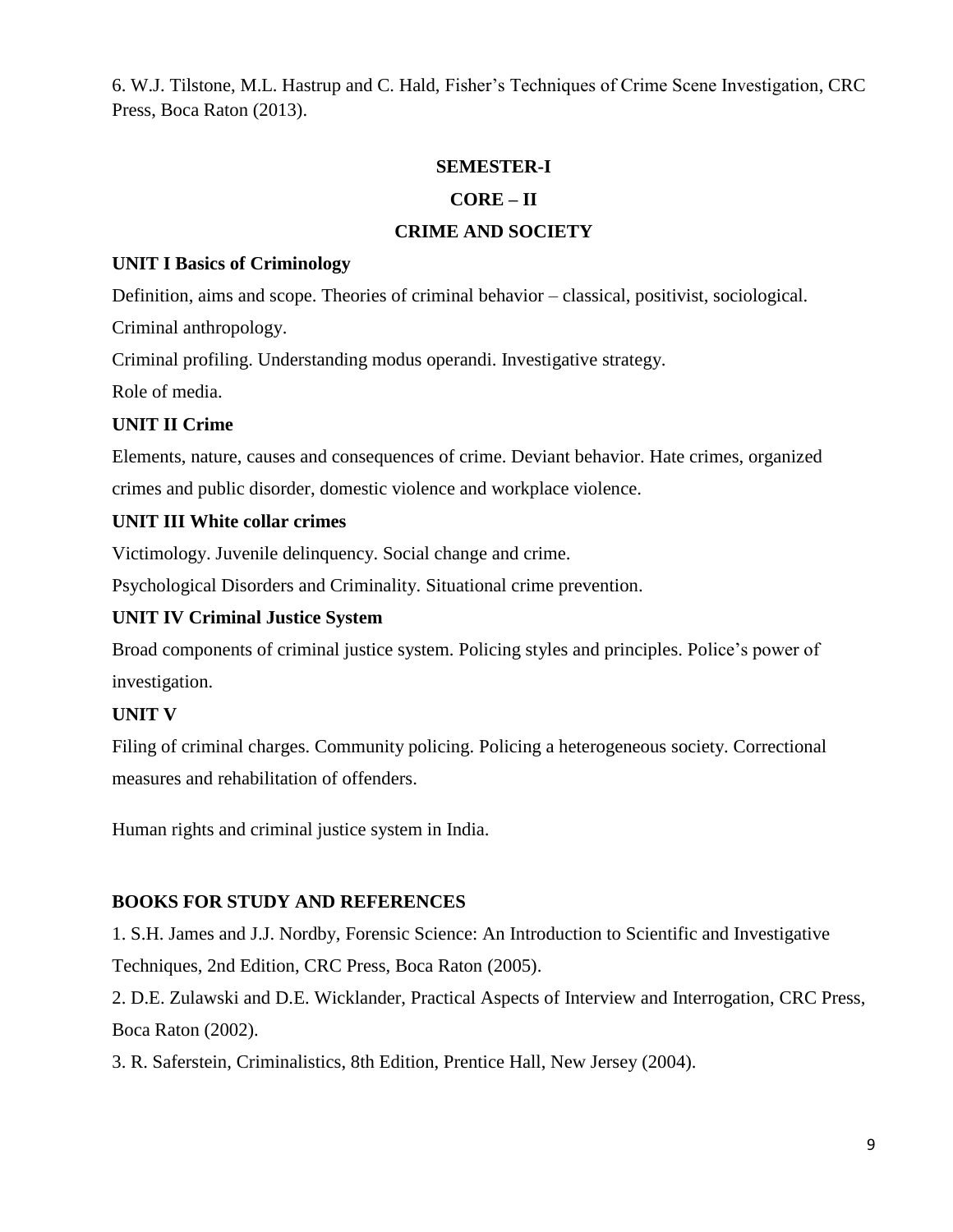4. J.L. Jackson and E. Barkley, Offender Profiling: Theory, Research and Practice, Wiley, Chichester (1997).

5. R. Gupta, Sexual Harassment at Workplace, LexisNexis, Gurgaon (2014).

#### **SEMESTER-I**

## **ALLIED - I**

## **PRINCIPLES OF CRIMINOLOGY**

## **UNIT I Introduction**

Criminology, Crime – definitions; historical perspectives; nature, origin and scope. Criminology as a social science, relations with other social sciences, medicine & law.

## **UNIT II Schools of Criminology**

Pre-classical, Classical, Neo-Classical, Positive, Cartographic, Biological and Constitutional Schools.

## **UNIT III Criminal Justice System**

Structure of Criminal Justice System in India. Role of legislature, police, judiciary and prison system in Criminal Justice; co-operation and co-ordination among the various sub systems of criminal justice system.

## **UNIT IV Sociological Theories**

Differential Association Theory, Group Conflict Theory, Containment Theory, Subculture Theory, Labeling Theory

## **UNIT V Psychological Theories**

Theories of personality – Freud, Theories of learning – Pavlov, Skinner, Thorndike, Theories of Motivation

## **BOOKS FOR STUDY AND REFERENCES**

- 1. Siddique, A. (1993). Criminology, Problems and Perspectives  $(2^{nd}$  ed.), Lucknow: Eastern Book House.
- 2. Chockalingam, K. (1997). "Kuttraviyal" (Criminology) in Tamil. Chennai: Parvathi Publications.
- 3. Conklin, J. E. (2001), Criminology, Macmillan Publishing Company
- 4. Sutherland, H.E., & Cressey, D.R. (1974). Principles of Criminology, Philadelphia: Lippincott.
- 5. George Vold and Thomas J. Bernard. (1986). Theoretical Criminology. New York: Oxford University Press.
- 6. Walter C. Reckless. (1967). The Crime Problem. Bombay: Vakols, Feffner & Simons P. Ltd.
- 7. Titus Reid. (1982). Crime & Criminology. New York: Holt, Rinehard & Winstoon.
- 8. Richard Quinney and John Wildeman. (1977). The Problem of Crime A critical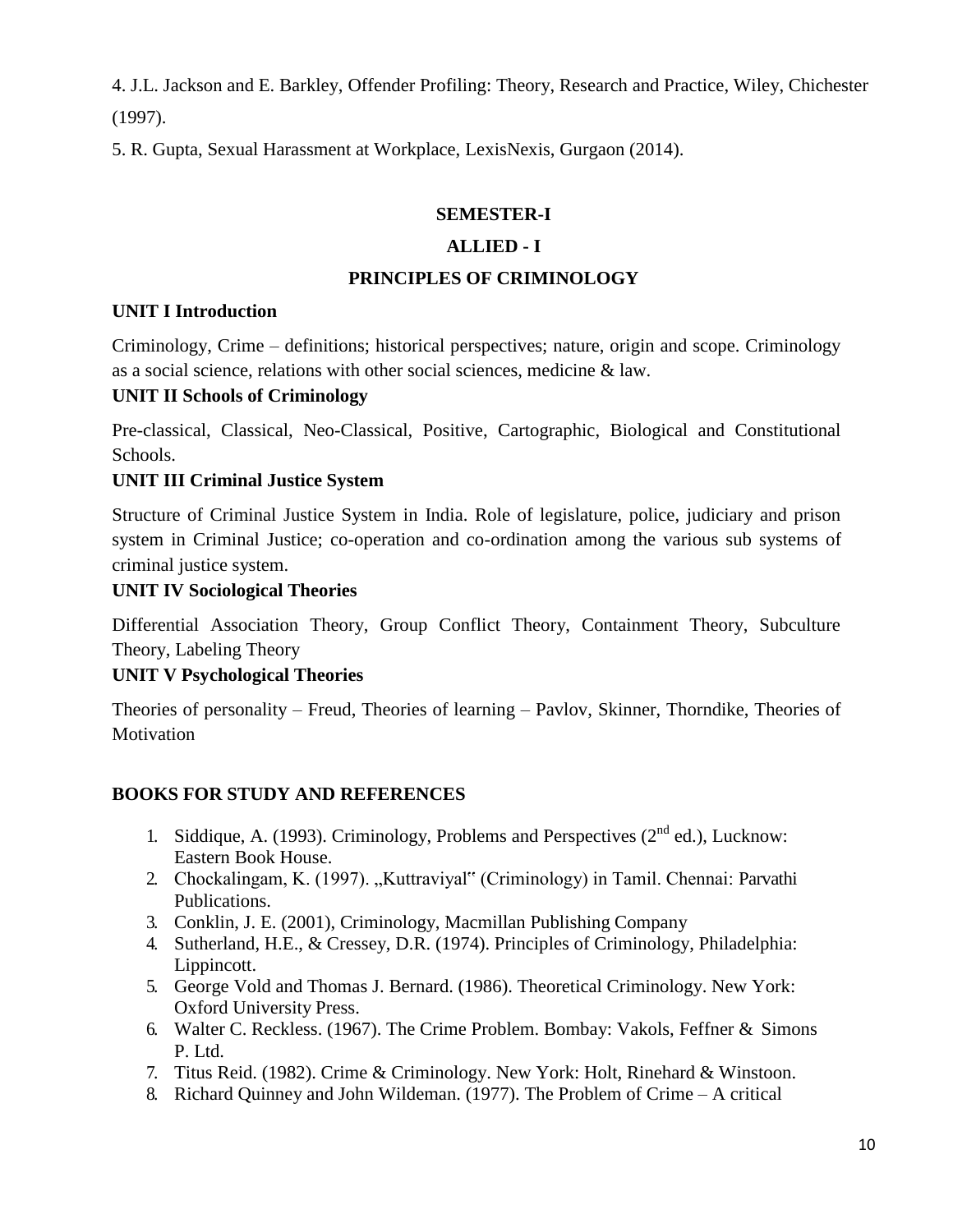introduction to criminology. London: Harper & Row.

- 9. Carson R. C. and James N. Butcher. (1992). Abnormal psychology and Modern Life, Harper Collinns Publisher Inc.
- 10. Fathali M. Hoghaddam (1998) Social Psychology: Exploring Universals Across Cultures. NewYork: W. H. Freeman and Company,
- 11. Garett H. E. (1961) General Psychology. New Delhi: Eurasia Publishing House Ltd.

## **SEMESTER – II**

## **CORE-III**

## **FORENSIC PSYCHOLOGY**

## **UNIT I Basics of Forensic Psychology**

Definition and fundamental concepts of forensic psychology and forensic psychiatry. Psychology and

law. Ethical issues in forensic psychology.

Assessment of mental competency. Mental disorders and forensic psychology.

## **UNIT II**

Psychology of evidence – eyewitness testimony, confession evidence. Criminal profiling.

Psychology in the courtroom, with special reference to Section 84 IPC.

## **UNIT III Psychology and Criminal Behavior**

Psychopathology and personality disorder. Psychological assessment and its importance.

Serial murderers. Psychology of terrorism.

## **UNIT IV**

Biological factors and crime – social learning theories, psycho-social factors, abuse.

Juvenile delinquency – theories of offending (social cognition, moral reasoning),

Child abuse (physical, sexual, emotional), juvenile sex offenders, legal controversies.

## **UNIT V Detection of Deception**

Tools for detection of deception – interviews, non-verbal detection, statement analysis, voice stress analyzer, hypnosis.

Polygraphy – operational and question formulation techniques, ethical and legal aspects, the guilty knowledge test.

Narco analysis and brain electrical oscillation signatures – principle and theory, ethical and legal issues.

## **BOOKS FOR STUDY AND REFERENCES**

1. A.A. Moenssens, J. Starrs, C.E. Henderson and F.E. Inbau, Scientific Evidence in Civil and Criminal Cases, 4th Edition, The Foundation Press, Inc., New York (1995). 2. R. Saferstein, Criminalistics, 8th Edition, Prentice Hall, New Jersey (2004).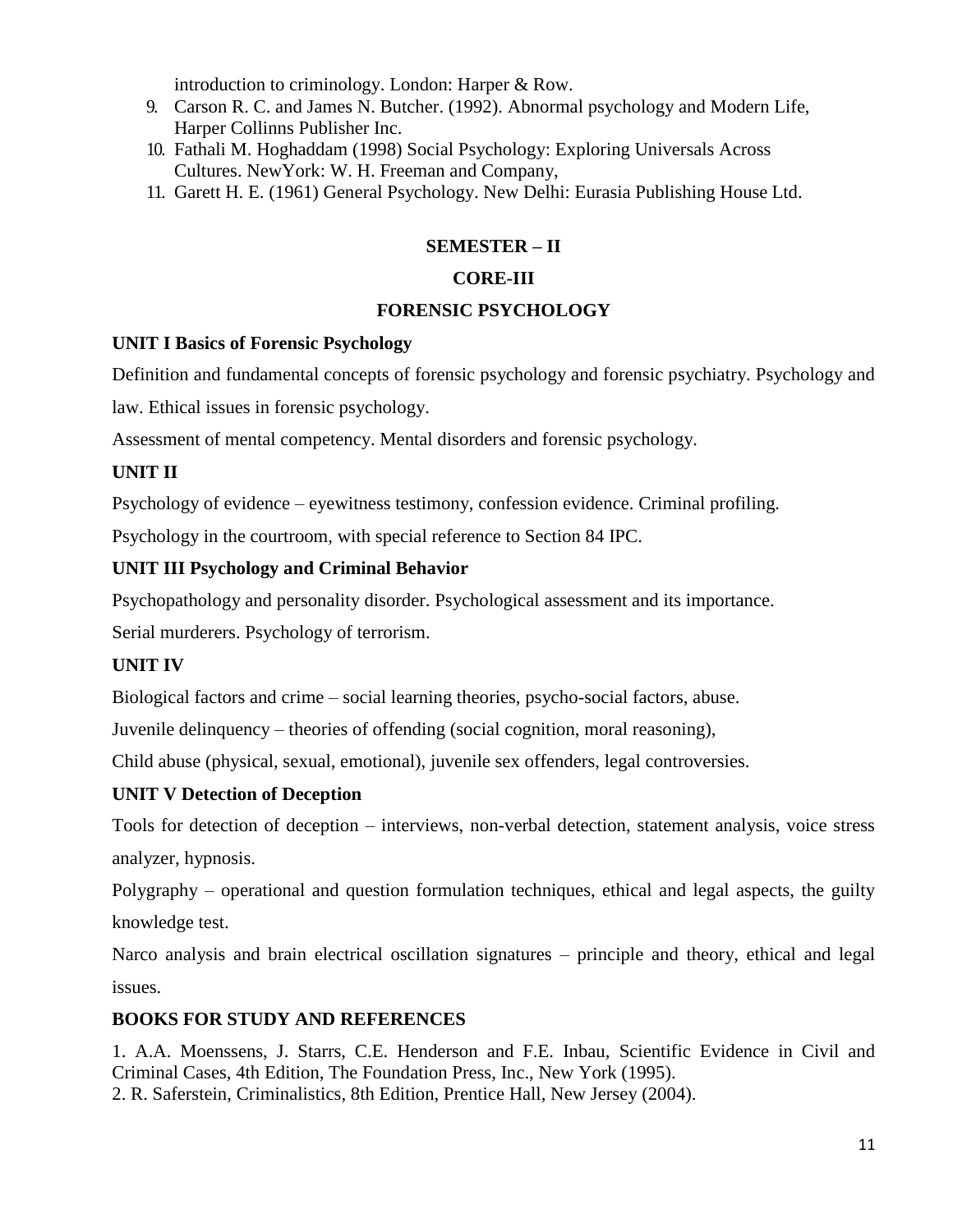3. J.C. DeLadurantey and D.R. Sullivan, Criminal Investigation Standards, Harper & Row, New York (1980).

4. J. Niehaus, Investigative Forensic Hypnosis, CRC Press, Boca Raton (1999).

5. E. Elaad in Encyclopedia of Forensic Science, Volume 2, J.A. Siegel, P.J. Saukko and G.C. Knupfer(Eds.), Academic Press, London (2000).

## **SEMESTER – II CORE-IV**

## **CRIMINAL LAW**

## **UNIT I Law to Combat Crime**

Classification – civil, criminal cases. Essential elements of criminal law. Constitution and hierarchy of criminal courts.

Criminal Procedure Code. Cognizable and non-cognizable offences.

Bailable and non-bailable offences.

## **UNIT II Indian Penal Code**

Sentences which the court of Chief Judicial Magistrate may pass.

Summary trials – Section 260(2).

Judgements in abridged forms – Section 355.

Indian Penal Code pertaining to offences against persons – Sections 121A, 299, 300, 302, 304A, 304B, 307, 309, 319, 320, 324, 326, 351, 354, 359, 362.

Sections 375 & 377 and their amendments.

## **UNIT III**

Indian Penal Code pertaining to offences against property Sections – 378, 383, 390, 391, 405, 415, 420, 441, 463, 489A, 497, 499, 503, 511.

Indian Evidence Act – Evidence and rules of relevancy in brief. Expert witness. Cross examination and re-examination of witnesses.

Sections 32, 45, 46, 47, 57, 58, 60, 73, 135, 136, 137, 138, 141.

Section 293 in the code of criminal procedure.

## **UNIT IV Constitution of India**

Preamble, Fundamental Rights, Directive Principles of State Policy. – Articles 14, 15, 20, 21, 22, 51A.

## **UNIT V Acts Pertaining to Socio-economic and Environmental Crimes**

Narcotic, Drugs and Psychotropic Substances Act. Essential Commodity Act.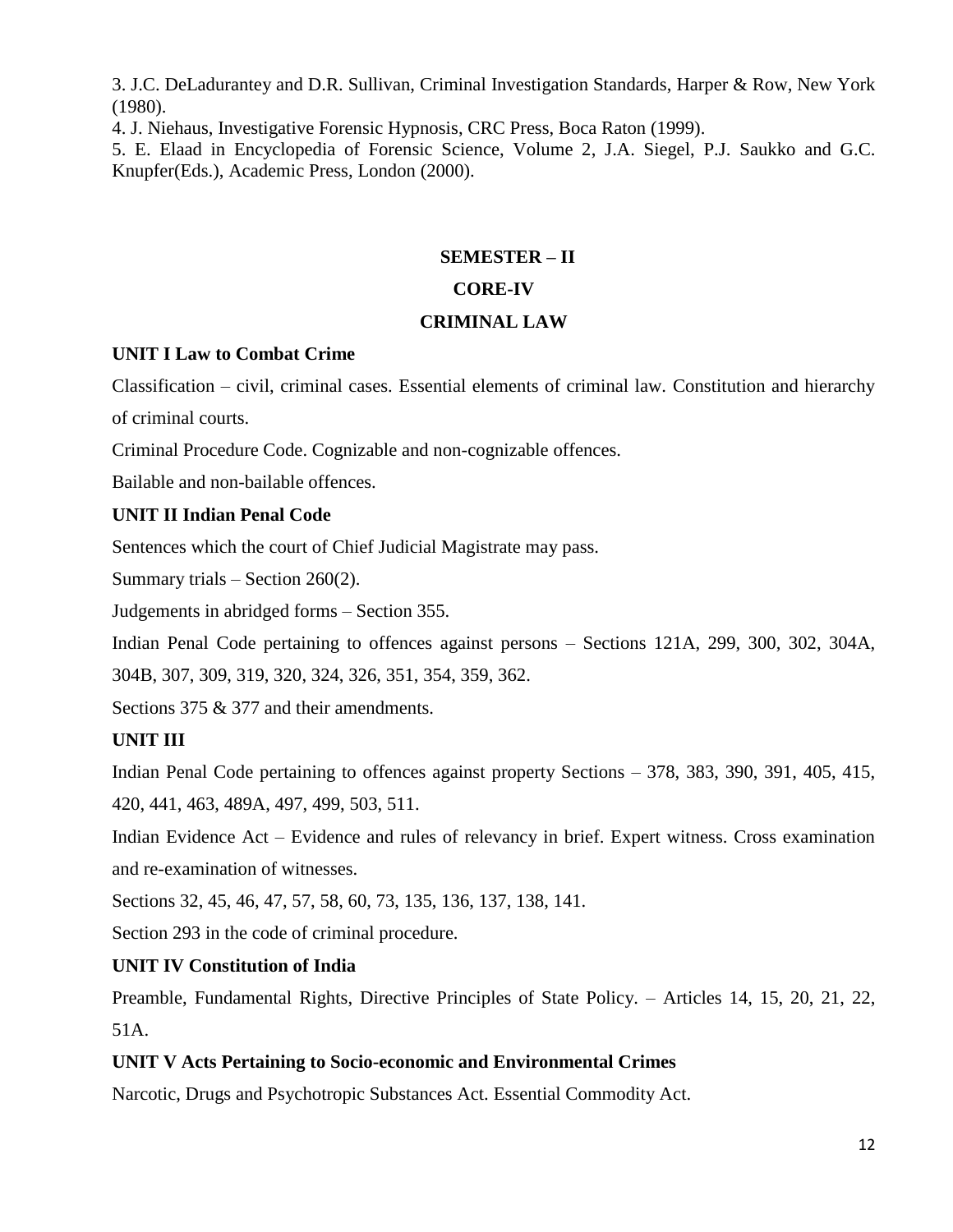Drugs and Cosmetics Act. Explosive Substances Act. Arms Act.

Dowry Prohibition Act.

Prevention of Food Adulteration Act. Prevention of Corruption Act.

Wildlife Protection Act. I.T. Act. Environment Protection Act. Untouchability Offences Act

## **BOOKS FOR STUDY AND REFERENCES**

1. D.A. Bronstein, Law for the Expert Witness, CRC Press, Boca Raton (1999).

2. Vipa P. Sarthi, Law of Evidence, 6th Edition, Eastern Book Co., Lucknow (2006).

3. A.S. Pillia, Criminal Law, 6th Edition, N.M. Tripathi Pvt Ltd., Mumbai (1983).

4. R.C. Nigam, Law of Crimes in India, Volume I, Asia Publishing House, New Delhi (1965).

5. (Chief Justice) M. Monir, Law of Evidence, 6th Edition, Universal Law Publishing Co. Pvt. Ltd., New Delhi (2002).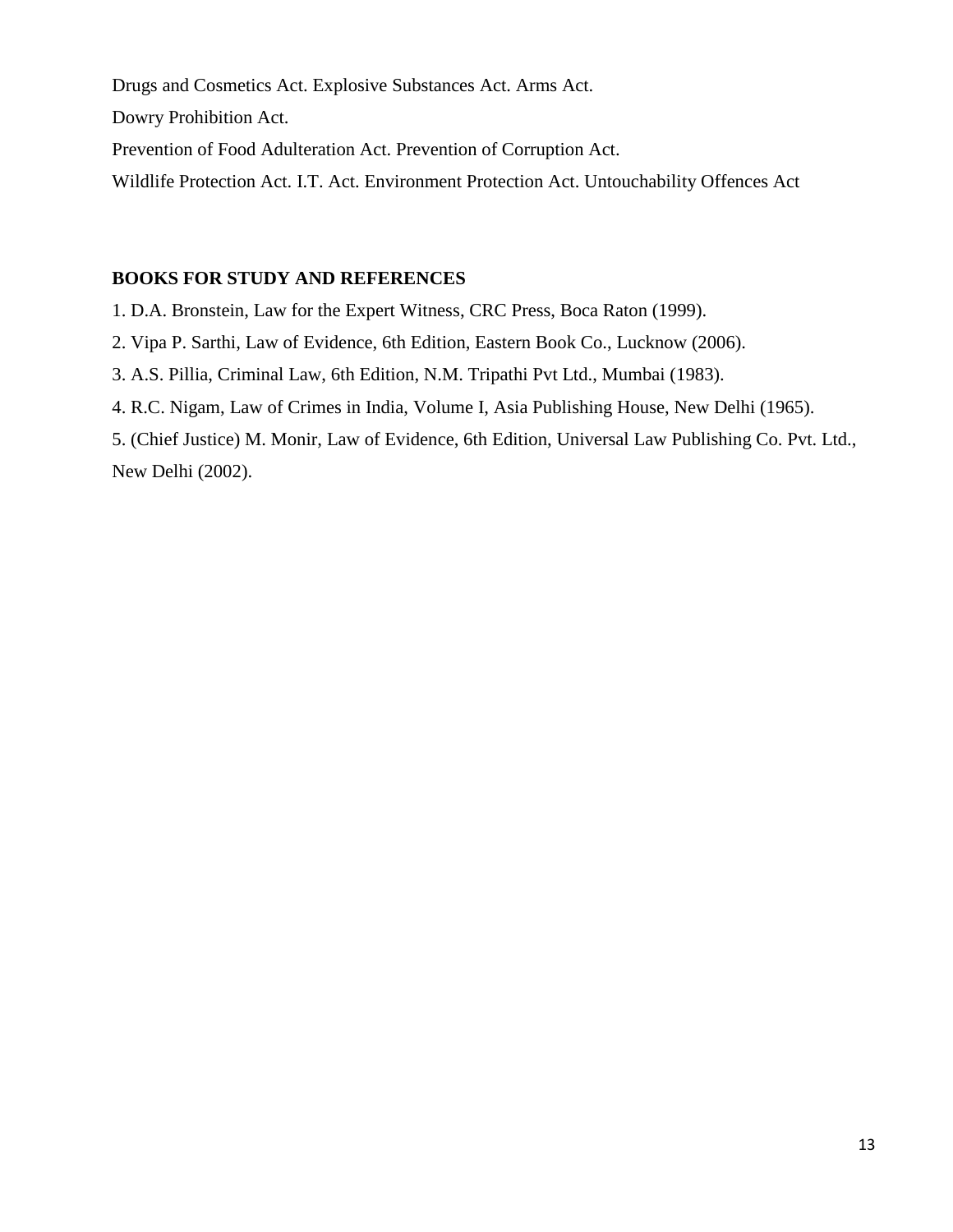## **SEMESTER – II**

## **ALLIED – II**

#### **VIGILANCE AND SECURITY MANAGEMENT**

#### **UNIT I Introduction**

Vigilance: Meaning and Scope, Role of Vigilance in processing disciplinary enquiry cases, Investigation of mediclaims and other corruption cases. State and Central Vigilance Commissions. Security: Developments in India, Role of CISF in Industrial Security.

## **UNIT II Dynamics of Security**

Security aspects- security of man, material, information such as file, commercial formula, technical information, design sketches, models, cassettes etc. Information security – Computer hardware, software and liveware security, Computer based financial frauds and computer viruses and worms, Current and future danger posing corporate executive.

## **UNIT III Types of Security Management**

Access control system – Identity, screening, movement control, computer security systems: Security alarm systems, Fire alarm systems- Fire prevention and precautions, protective equipment; Deployment of Dog squad, Emergency preparedness plan: Security Guards – Duties and responsibilities; other modern equipments.

#### **UNIT IV Private Security and related laws**

Private security agencies – private security guard – license – The Private Security Agencies (Regulation) Act, 2005

#### **UNIT V Managing a Security Organization**

Security and Safety practices in financial institutions, Industrial Organizations and Commercial Establishments; dealing with trespass/intrusion, Emergency procedure, Ethics of Security.

## **BOOKS FOR STUDY AND REFERENCES**

- 1. Chaturvedi, TN. (1991) Indian Banking: Crime and Security in Indian Banks, New Delhi: Aashish Publishing House.
- 2. Chitkara, MG. (1997). Corruption "N<sup>"</sup> Cure, APH Publishing House, New Delhi.
- 3. Haldar Dipak. (1986). Industrial Security in India, New Delhi: Aashish Publishing House.
- 4. Ranjit Sen Gupta. (1994). Management of Internal Security, New Delhi: Lancer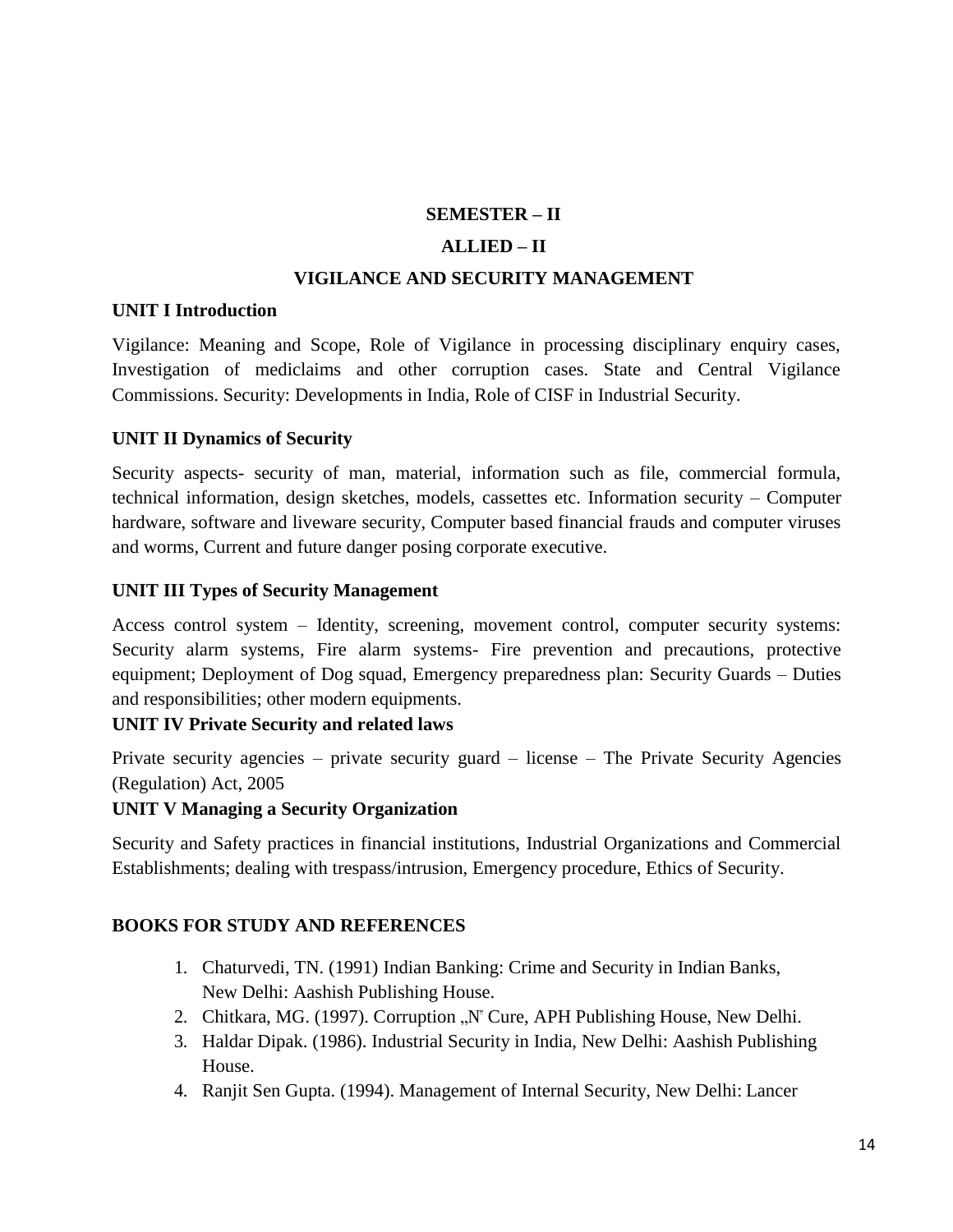Publisher.

- 5. Mitra Chandran. (1998). The Corrupt Society. Delhi: Viking
- 6. Sinha, R. K. (2000) Crimes affecting State Security Problems and recent trends. New Delhi: Deep and Deep Publications.

## **SEMESTER – III CORE - V FORENSIC MEDICINE**

#### **UNIT I**

**DEATH INVESTIGATIONS** Fundamental aspects and scope of forensic medicine. Approaching the crime scene of death. Obtaining first hand information from the caller. Rendering medical assistance to the victim, if alive. Protecting life. Recording dying declaration. Identifying witnesses and, if possible,

suspect. Interviewing onlookers and segregating possible witnesses. Suspect in custody – initial interrogation and searching for evidence.

#### **UNIT II**

**Role of Forensic Medicine in court** – Meaning and Scope Inquest Nature and Powers of Criminal Courts in India Procedure of calling a witness to a court.

**Procedure in court**: Oath Examination – in –chief, Cross Examination and Re-Examination Medical Evidence Medico legal Reports and Dying declaration Doctor as medical/ Expert witness

#### **UNIT III**

**Autopsy** Medical Autopsy: Introduction and objectives, rules for medico legal autopsy, external and internal examination of body, collection of Ante-mortem and post-mortem samples, autopsy report.

## **UNIT IV**

**Thanatology-** Definition of death. Types of death(somatic and molecular).Medico-legal aspects of death – Causes of death such as asphyxia(strangulation, hanging, drowning etc), electrocution, thermal trauma, heat burns, starvation, natural death, sudden death etc. Changes after death (immediate, early and late changes) and Determination of time since death.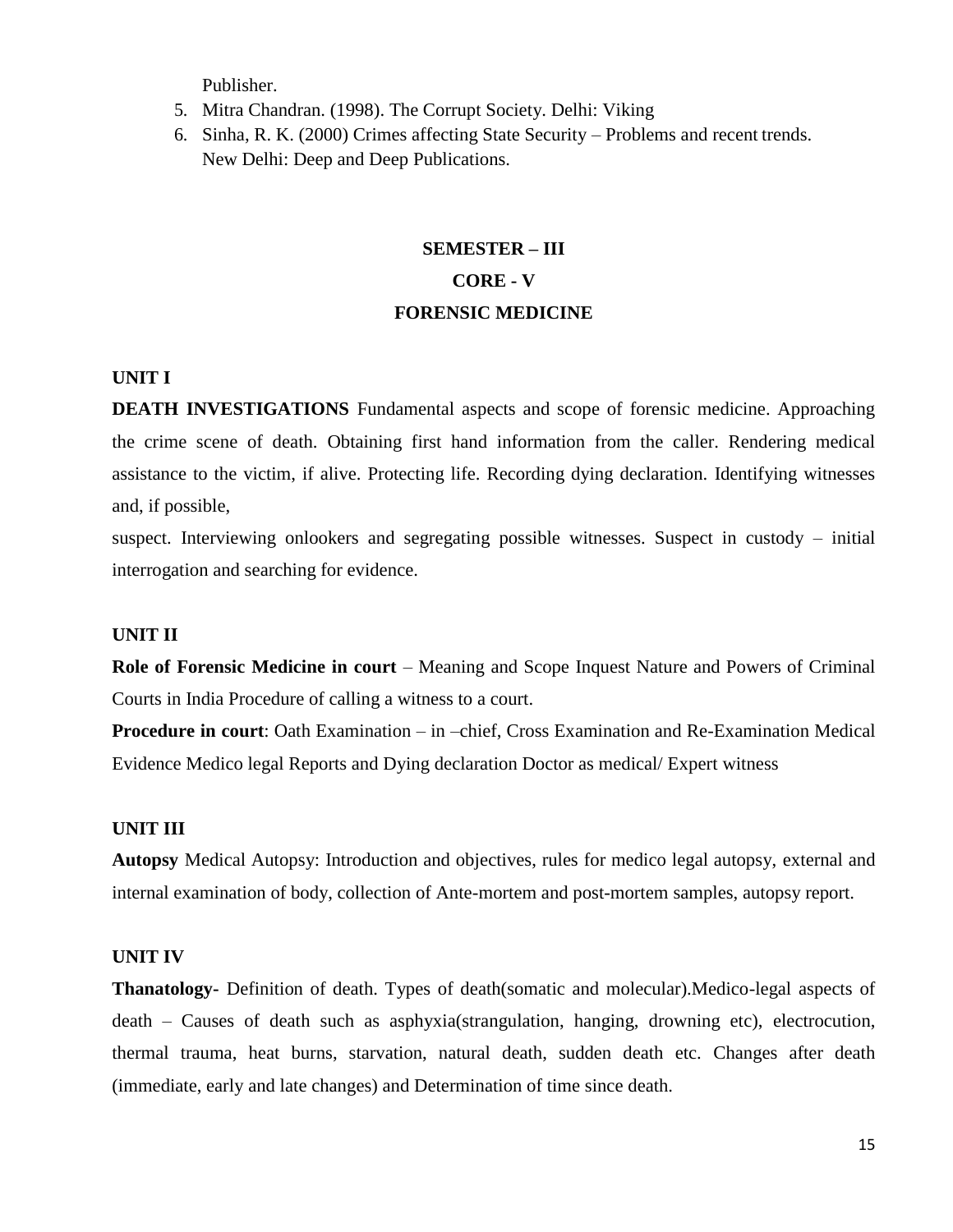## **UNIT V**

**Wounds and Injuries-** Definition of wounds and injuries and laws governing them. Types and classification of injuries. Ante mortem and post mortem injuries. Aging of injuries. Artificial injuries. Difference between suicidal, homicidal and accidental injuries.

## **BOOKS FOR STUDY AND REFERENCES**

1. Forensic medicine and toxicology: principles and practice, Professor Krishna Vij Publisher: Elsevier , 5 edition ,2014

2. Practical Aspects of Forensic Medicine, Dr T.D. Dogra Dr. AD Aggrawal jaypee publishers,2014.

3. Parikh's textbook of medical jurisprudence, forensic medicine and toxicology Professor C. K.

Parikh ,CBS; 6 edition, 2007

4. The essentials of forensic medicine and toxicology Professor K.S. Narayan Reddy Jaypee Brothers Medical Publishers; 34th edition 2017

5. Principles of forensic medicine Professor Apurva Nandy New Central Book Agency; 3rd Revised edition edition 2010

6. A Textbook of Medical Jurisprudence and Toxicology Dr. Jaising P. Modi ( Edited by Justice K Kannan ,Lexis Nexis; 24th edition 2012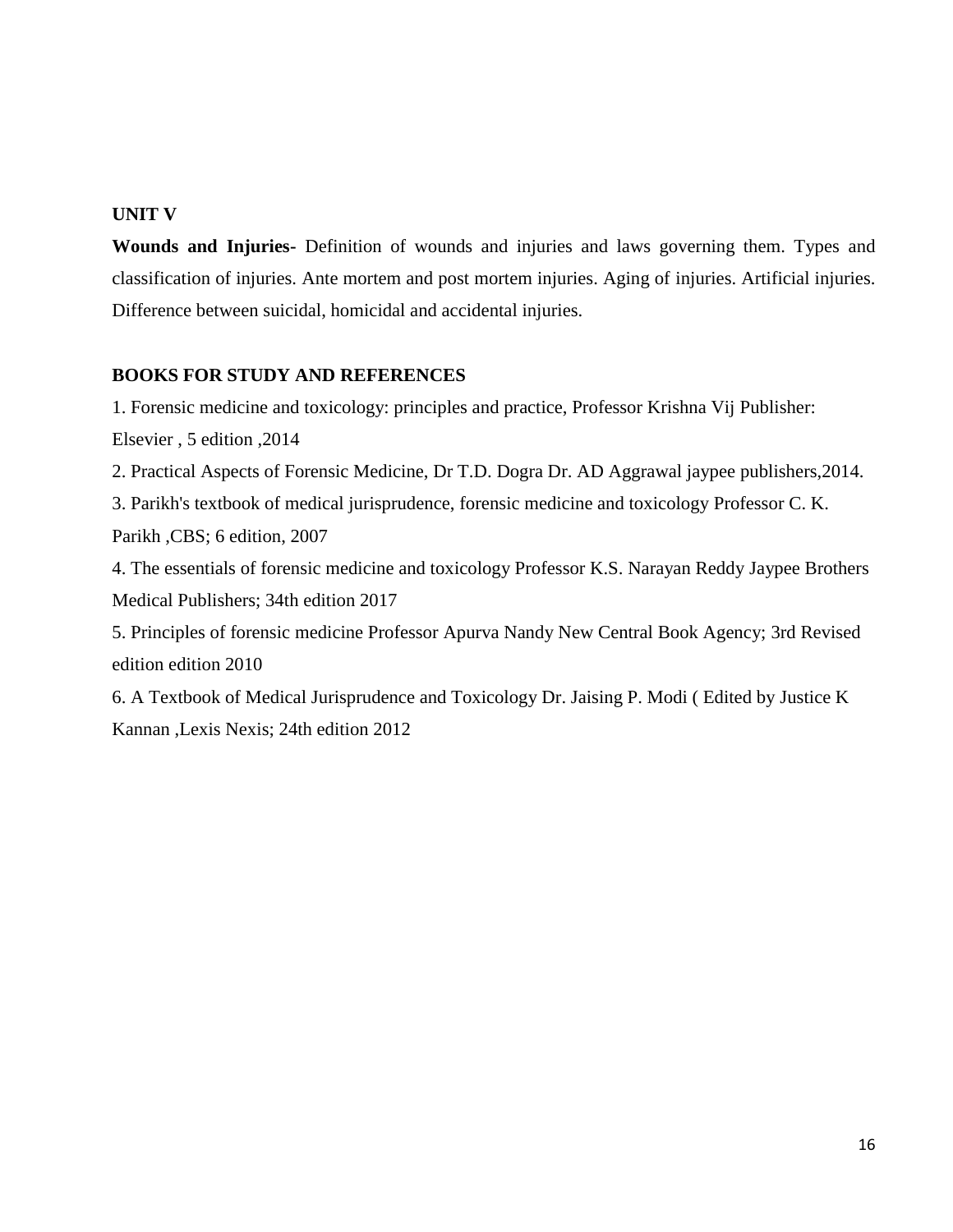## **SEMESTER – III CORE - VI**

## **TECHNOLOGY METHODS IN FORENSIC SCIENCE**

## **UNIT I**

**GC:** Theoretical principles, instrumentations and technique, columns, stationary phases, detectors, Forensic applications.

**HPLC**: Theory, Instrumentation, Technique, column, detectors, LC-MS, Forensic applications.

**TLC and HPTLC:** Theory, Instrumentation, Technique and Forensic applications.

## **UNIT II**

**Microscopy-** Stereomicroscope, Comparison microscope, Electron Microscopy TEM, SEM and their forensic Application.

## **UNIT III**

**Electrophoresis Technique:** General principles, Factors affecting electrophoresis, Sodium dodecylsulphate (SDS) polyacrylamide gel electrophoresis, Agrose gel electrophoresis, Gel immunediffusion, Immuno- electrophoresis.

## **UNIT IV**

1. **Basic Spectroscopy--** Introduction, electromagnetic radiations, full range,

**A. UV-Visible** – principal absorbance, transmittance, Beer-Lambert's laws and its applications of UV-Visible

B. **IR**-molecular spectra, electronics, vibrational, rotational spectra. Principles, diagrams, working and construction, uses and applications and IR spectroscopy

## **UNIT V**

**1. AAS**- Introduction, Basic principles, Instrumentation and Techniques, Forensic applications.

**2. MASS Spectroscopy**- Principle, Instrumentation and working, Forensic applications.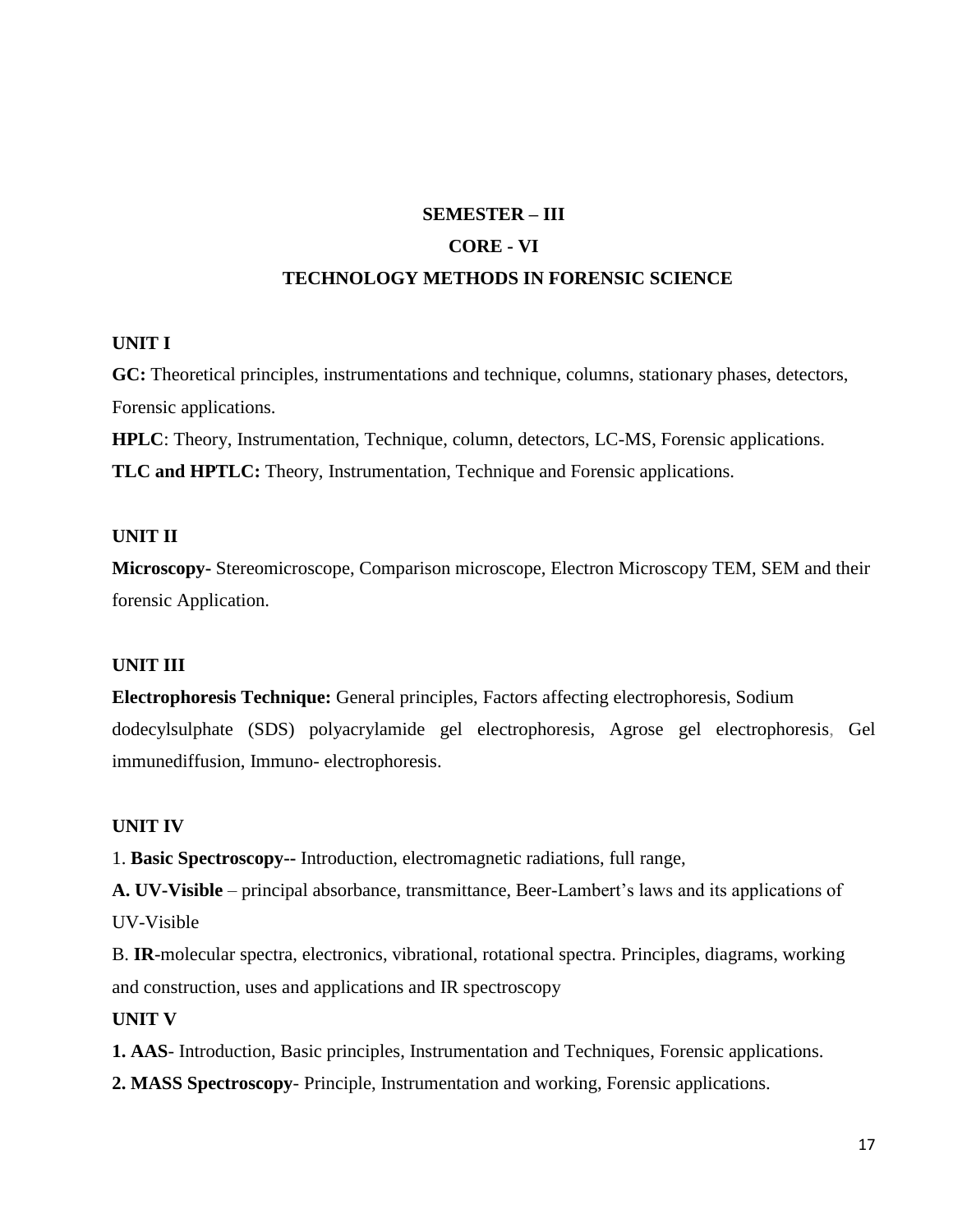#### **BOOKS FOR STUDY AND REFERENCES**

- 1. D.A. Skoog, D.M. West and F.J. Holler, Fundamentals of Analytical Chemistry, 6th edition 1992.
- 2. Srivastava Meena, Yadav R. S Principles Of Laboratory Techniques And Methods, 2007.
- 3. W. Kemp, Organic Spectroscopy, 3 rd Edition, Macmillan, Hampshire (1991).

4. J.W. Robinson, Undergraduate Instrumental Analysis, 5th Edition, Marcel Dekker, Inc., New York (1995).

5. "Instrumental Methods of Analysis" by Willard H.W Merritt, L.L Dean J A Settie FA, , 7th Edition, CBS,2004.

6. "Analytical Chemistry for Technicians" by Kenkel, 4th edition CRC Press, 2013.

7. "Instrumental Methods of Chemical Analysis" by Galen W. Ewing, McGraw Hill Higher Education; 5th Revised edition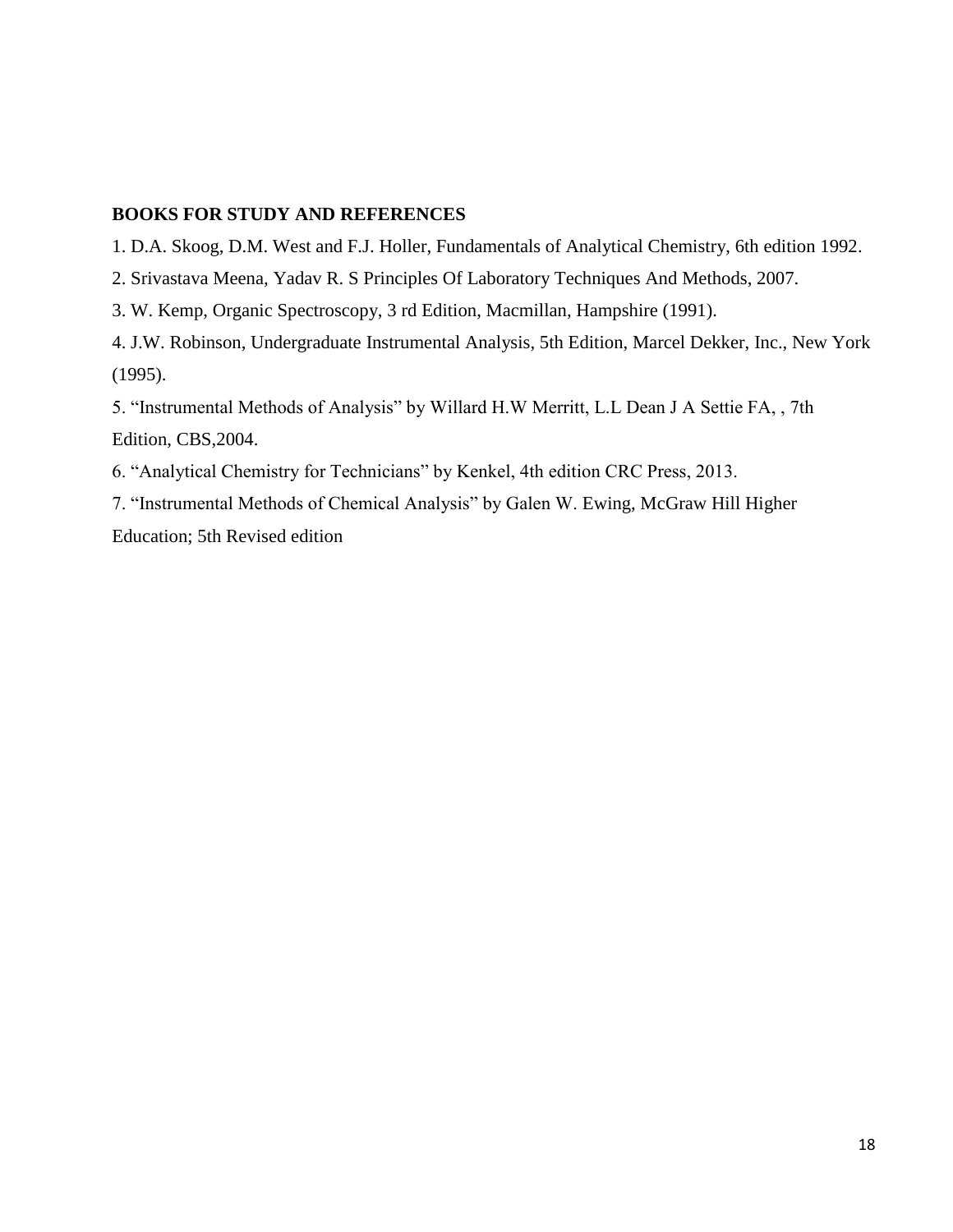## **SEMESTER – III**

#### **ALLIED - I**

#### **HUMAN RIGHTS AND CRIMINAL JUSTICE ADMINISTRATION**

#### **UNIT I Introduction**

Human Rights- Definition, Theories, forms / types of Human Rights

#### **UNIT II National and International Instruments**

UDHR, ICCPR, ICESCR, Constitution of India- Part III and Part IV, Protection of Human

Rights Act 1993

#### **UNIT III Human Rights and Criminal Justice Agencies**

Custodial violence, Handcuffing, Rights of the accused, Rights of prisoners, Rights of victims of human rights violations

#### **UNIT IV Human Rights Violations**

Human rights violations of Women, Children, Minorities, Refugees, SC/STs, Elderly people

#### **UNIT V Human Rights Agencies**

Human rights agencies- National Human Rights Commission (NHRC) and State Human Rights Commission (SHRC) - role, structure and functioning; UN Organizations, Amnesty International, Human Rights Watch

#### **BOOKS FOR STUDY AND REFERENCES**

- 1.Human rights Today A United Nations Priority, U.N. Publications. Department of Public information, United Nation, New York.
- 2.Human rights: A source book, (1996) NCERT publications, New Delhi
- 3.Iyer V.R. Krishna (1986) Human Rights and the Law, Vedpal Law House, Indore.
- 4.Parmar, Lalit., (1998). Human Rights, Anmol Publications Pvt Ltd. New Delhi.
- 5.Sen S. (1998) Human Rights in Developing Society, APH Publishing Corporation, New Delhi
- 6.Subramanian S. (1997) Human Rights: International Challenges, Manas Publications New Delhi.
- 7.Thilagaraj. R. (Ed) (2002) Human Rights and Criminal Justice Administration, APH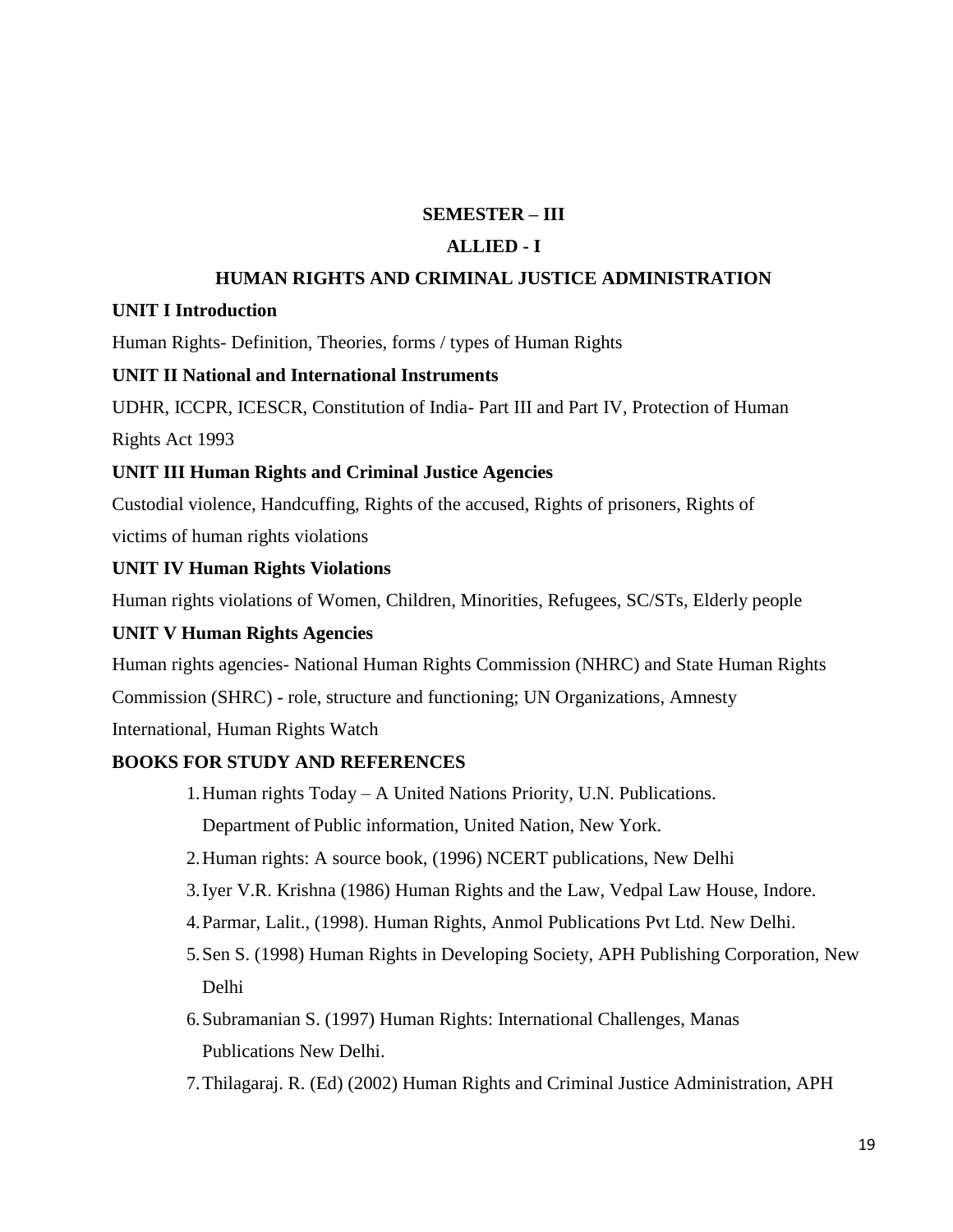Publishing Corporation, New Delhi

8.Universal declaration of Human rights, 1948.

9.Vadackumchery, James (1996) Human Rights and the Police in India, APH Publishing Corporation, New Delhi

## **SEMESTER – III NMEC-I BASICS OF FORENSIC SCIENCE**

#### **UNIT I**

**Crime:** Definition of crime, characteristics of crime, classification of crimes, A brief ideas about White collar crime, professional crime, organized crime, present scenario of crime in India.

#### **UNIT II**

Crime scene Investigation: Definition of Crime Scene. Classification of crime Scene: indoor & outdoor, primary & secondary, macroscopic & microscopic crime scene. Significance of crime scene, argument and ethics of crime scene.

Physical evidence, Definition, classification of physical evidence, types of physical evidences, sources of physical evidence, signification and value of physical evidence, linkage between crime scene, victim and criminal, study of some special crime scene such as mass disaster, terror attack, geological scene and explosive etc.

#### **UNIT III**

**Basics of Forensic Science**: Introduction Global History and Scope, Need and Development Principles, emphasizing on Specific contribution of Scientists in the field of Forensic Science.

#### **UNIT IV**

**Domains in Forensic Science**: Branches of Forensic Science, Police officers, Prosecution, Judicial Officers and Medico legal expert etc. Role and Qualifications of forensic scientists. Code of conduct for forensic scientists, Ethical issue in Forensic Science, professional standards for practice of Criminalistics, sanction against expert for unethical conduct.

#### **UNIT V**

**Organization set up of Forensic Science Laboratory**: Structure and function of State and regional Forensic Science Laboratory, Central Forensic Science Laboratory and facility provided, Mobile Forensic Science Laboratory. Directorate of Forensic Science Service.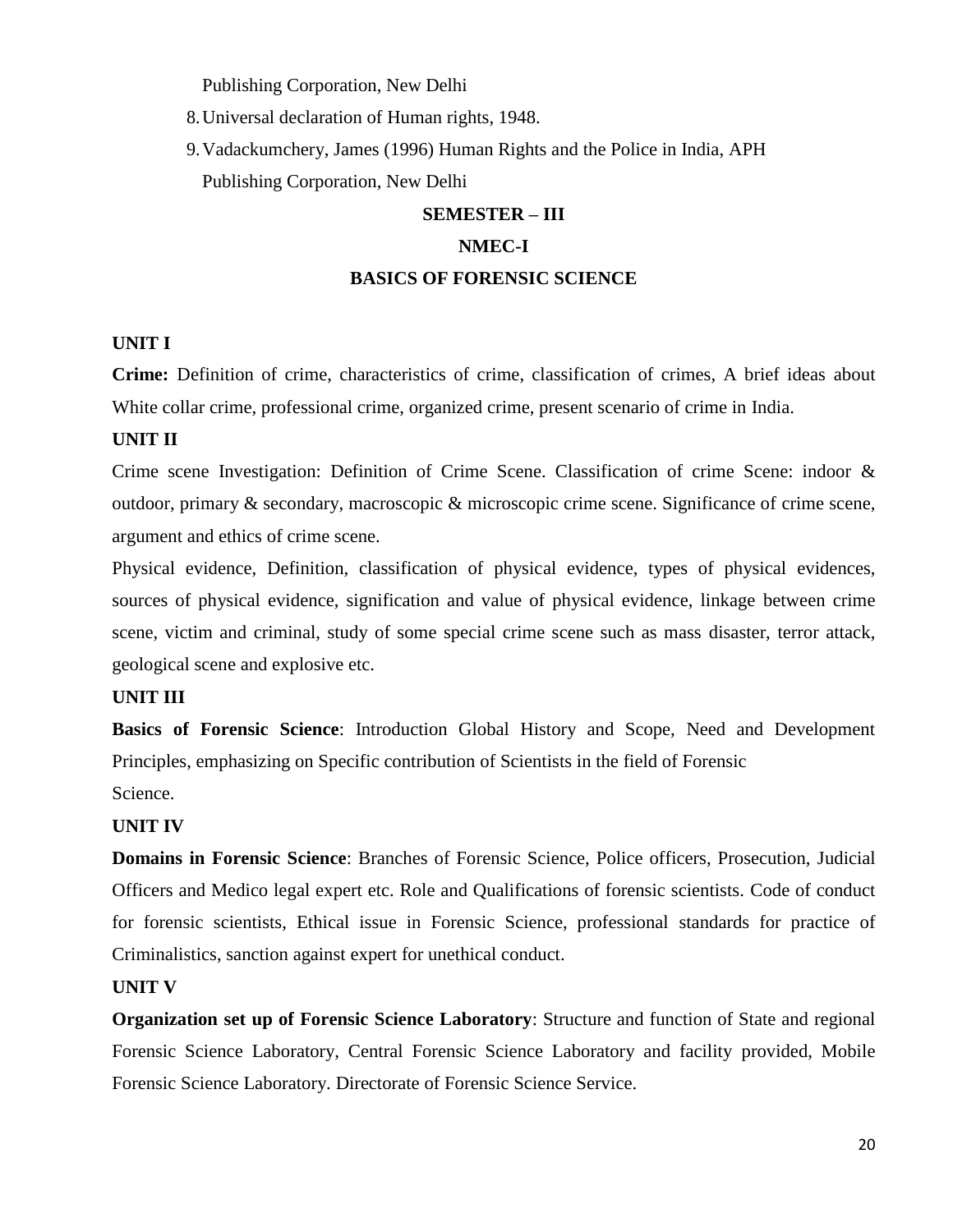Police and Forensic scientist relationship, role of FSL in criminal investigation, relationship between forensic expert and judiciary officer, Importance of FSL, National and International scenario of FSL, facilities provided in forensic science laboratory.

## **BOOKS FOR STUDY AND REFERENCES**

1. B.B. Nanda and R.K. Tiwari, Forensic Science in India: A Vision for the Twenty First Century, Select Publishers, New Delhi (2001).

2. M.K. Bhasin and S. Nath, Role of Forensic Science in the New Millennium, University of Delhi, Delhi (2002).

3. S.H. James and J.J. Nordby, Forensic Science: An Introduction to Scientific and Investigative Techniques, 2nd Edition, CRC Press, Boca Raton (2005)

4. W.G. Eckert and R.K. Wright in Introduction to Forensic Sciences, 2nd Edition, W.G. Eckert (ED.), CRC Press, Boca Raton (1997).

5. R. Saferstein, Criminalistics, 8th Edition, Prentice Hall, New Jersey (2004).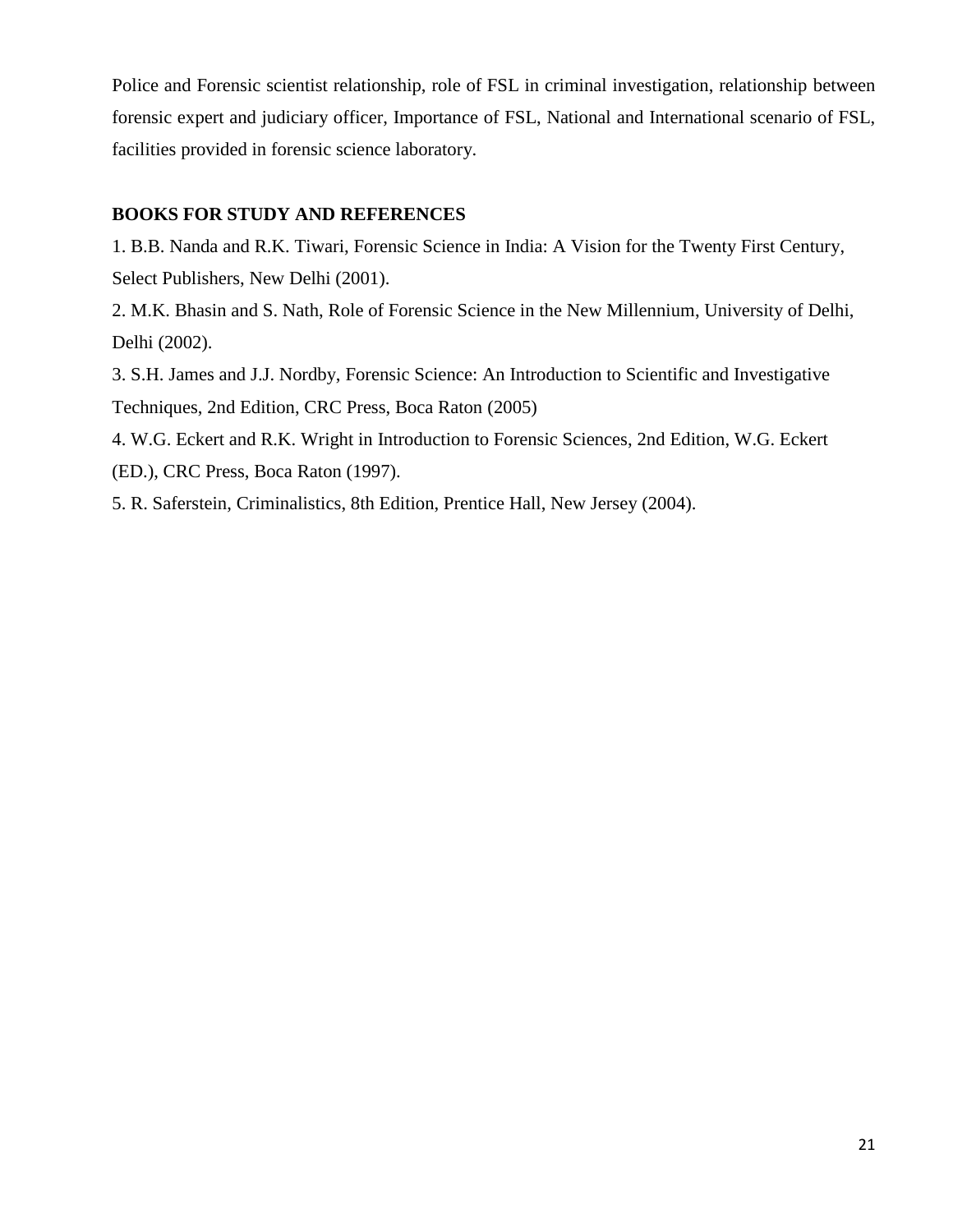## **SEMESTER – IV CORE -VII ACCIDENT INVESTIGATION**

## **UNIT I Motor Vehicle Accidents**

Accident scene. Sources of forensic information. Eyewitness accounts. Extent of vehicle damage. Visibility conditions. Photographs of accident site.

#### **UNIT II**

Estimation of speed. Tire marks, skid marks, scuff marks. Maintenance of vehicles. Abandoned vehicles. Importance of air bags. Railway accidents.

#### **UNIT III Accident Analysis**

Pre-crash movement. Post-crash movement. Collision model. Gauging driver's reaction. Occupants's kinematics. Types of injuries resulting from accident.

#### **UNIT IV**

Biomechanics of injuries. Hit and run investigations. Trace evidence at accident sites.

Methods of collection trace evidences in vehicular accident cases and methods of preserving skid marks and tyre marks.

#### **UNIT V Tachographs**

Forensic significance of tachograph data. Tachograph charts. Principles of chart analysis. Accuracy of speed record. Tire slip effects. Falsification and diagnostic signals. Route tracing.

## **BOOKS FOR STUDY AND REFERENCES**

1. T.S. Ferry, Modern Accident Investigation and Analysis, Wiley, New York (1988).

2. D. Lowe, The Tachograph, 2nd Edition, Kogan Page, London (1989).

3. T.L. Bohan and A.C. Damask, Forensic Accident Investigation: Motor Vehicles, Michie Butterworth, Charlottesville (1995).

4. S.C. Batterman and S.D. Batterman in Encyclopedia of Forensic Sciences, Volume 1, J.A. Siegel,

P.J. Saukko and G.C. Knupfer (Eds.), Academic Press, London (2000).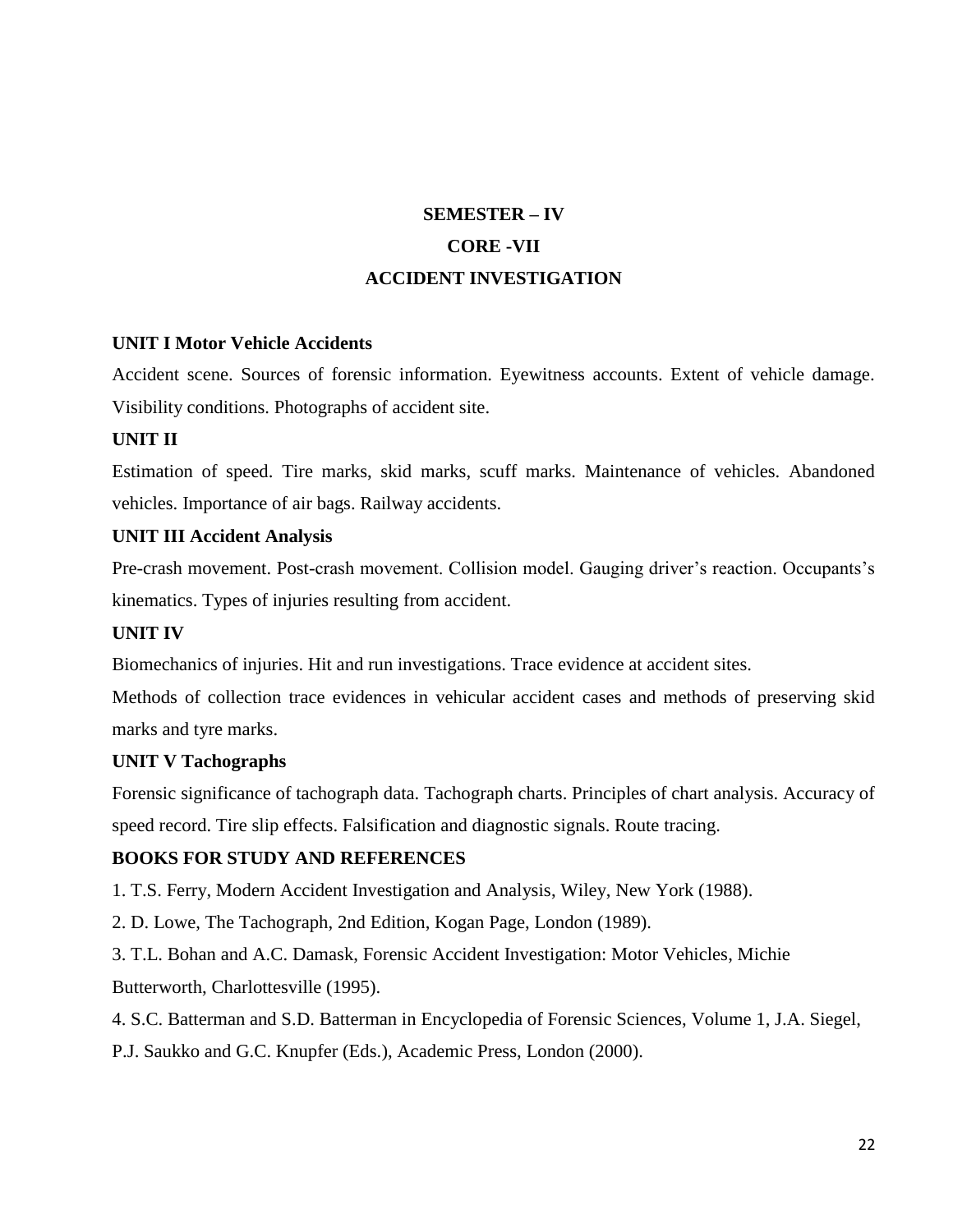## **SEMESTER – IV ALLIED – II CYBER CRIMES**

#### **UNIT I Computer and Internet basics**

Computer Hardware & Networks: The BIOS and Boot Process - Computer Memory - Hard Disks, Floppy Disks, CD ROMs and DVDs - Networks and Communications - Understanding the Internet: How the Domain Name System works - Email Concepts - World Wide Web concepts - Website Creation, Concepts, Interactivity, and Database Driven Web Sites - E Commerce. Concept of mobile money, fraudulent activities in mobile money and identify theft related cases.

#### **UNIT II Cyber Crime**

Cyber crime: Definition – History and evolution, Types and forms of cyber crimes - Malicious Code - Computer Viruses, Computer Worms, Computer Trojans, Web Hacking, Foot printing, Port Scanning, E-Shoplifting, Web Defacement, Denial of Service Attacks, Manipulating Cookies - Email Hacking: Email Hacking using Packet Sniffers, Email Hacking & Phishing, Email Frauds & Phishing, Email Bombing Email Hijacking - Social Engineering and cyber crime.

#### **UNIT III Cyber Crime Investigation**

Best Practices for Cyber Crime Investigation: Initialising a Search and Seizure Operation, Tracking & Tracing Emails, Recovery of Digital Evidence, Setting up a Cyber Crime Investigation Cell. Cyber Forensics: Basic Forensic Principles, Forensic Imaging & Verification, Data Recovery and Analysis

#### **UNIT IV Cyber Law**

Case studies USA, UK and India. Cyber terrorism - Prevention and detection of cyber crime – Cyber Policing - Current statutes in India: Penalties & Offences under the Information Technology Act, 2000, Offences under the Indian Penal Code, 1860, Issues relating to investigation and adjudication of cyber crimes in India - Digital evidence

#### **UNIT V Intellectual property rights**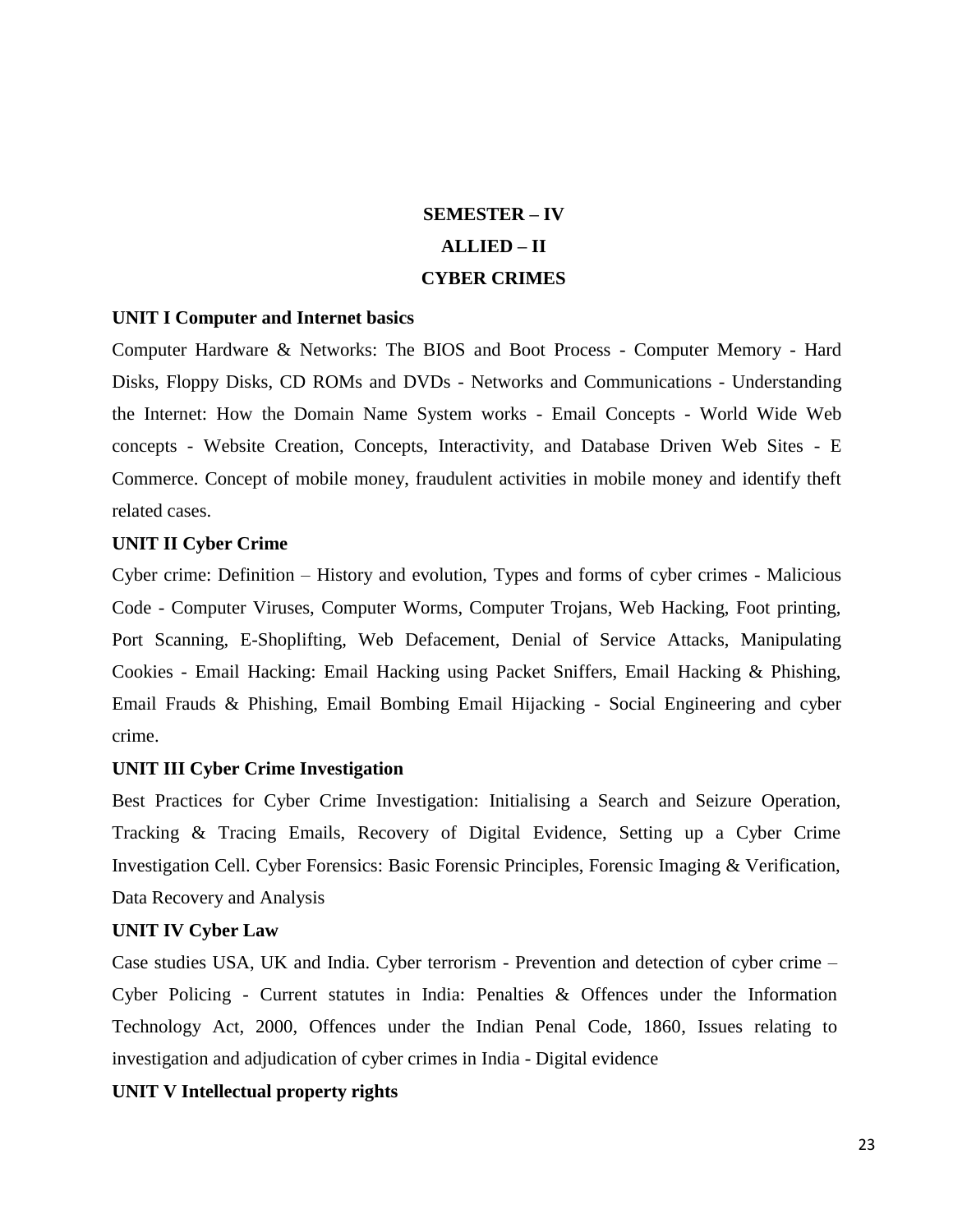Intellectual Property Issues and Cyberspace – The Indian Perspective: Overview of Intellectual Property related Legislation in India, Copyright law & Cyberspace Trademark law & Cyberspace. Digital Delivery of Intellectual Property Services

## **BOOKS FOR STUDY AND REFERENCES**

- 1. Albert J. Marcellaa and Robert S. Greenfiled (Ed) (2002) Cyber Forensics, A Field Manual for collecting, examining and preserving evidence of computer crimes, Auerbach publications.
- 2. Derek Atkins et. al., (1997). Internet Security: Professional Reference, Techmedia, Daryaganj, New Delhi
- 3. Seymour Goodman and Abraham Soafer (ed.) (2002) The Transnational dimensions of cyber crime, Hoover Institution Press Washington.
- 4. IT Act 2000.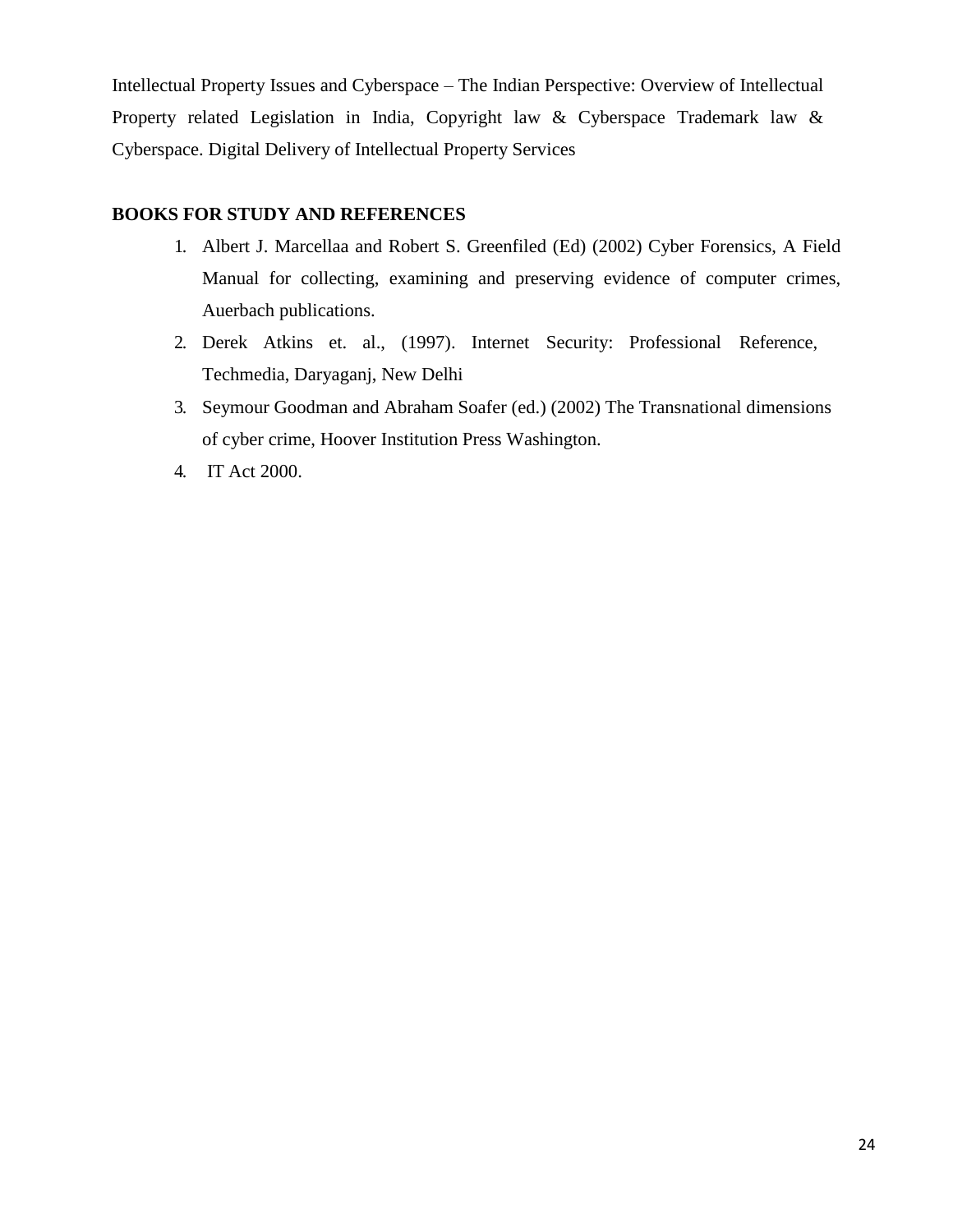## **SEMESTER – IV SBEC-II INTRODUCTION TO BIOMETRY**

## **UNIT I Fundamental Aspects**

Definition, characteristics and operation of biometric system. Classification of biometric systems – physiological and behavioral.

## **UNIT II**

Strength and weakness of physiological and behavioral biometrics. Multimodal biometrics. Key biometric processes – enrollment, identification and verification.

## **UNIT III Introduction to Biometry**

Positive and negative identification. Types of error after positive and negative identification. Performance measures used in biometric systems – FAR, FRR, GAR, FTA, FTE and ATV. Biometric versus traditional technologies.

#### **UNIT IV Physiological Biometrics**

Fingerprints, palm prints, iris, retina, geometry of hand and face.

## **UNIT V Behavioral Biometrics**

Handwriting, signatures, keystrokes, gait and voice.

## **BOOKS FOR STUDY AND REFERENCES**

1. S. Nanavati, M. Thieme and R. Nanavati, Biometrics, Wiley India Pvt. Ltd. (2002).

2. P. Reid, Biometrics for Network Security, New Delhi (2004).

3. J.R. Vacca, Biometric Technologies and Verification Systems, Butterworth-Heinemann, Oxford (2007).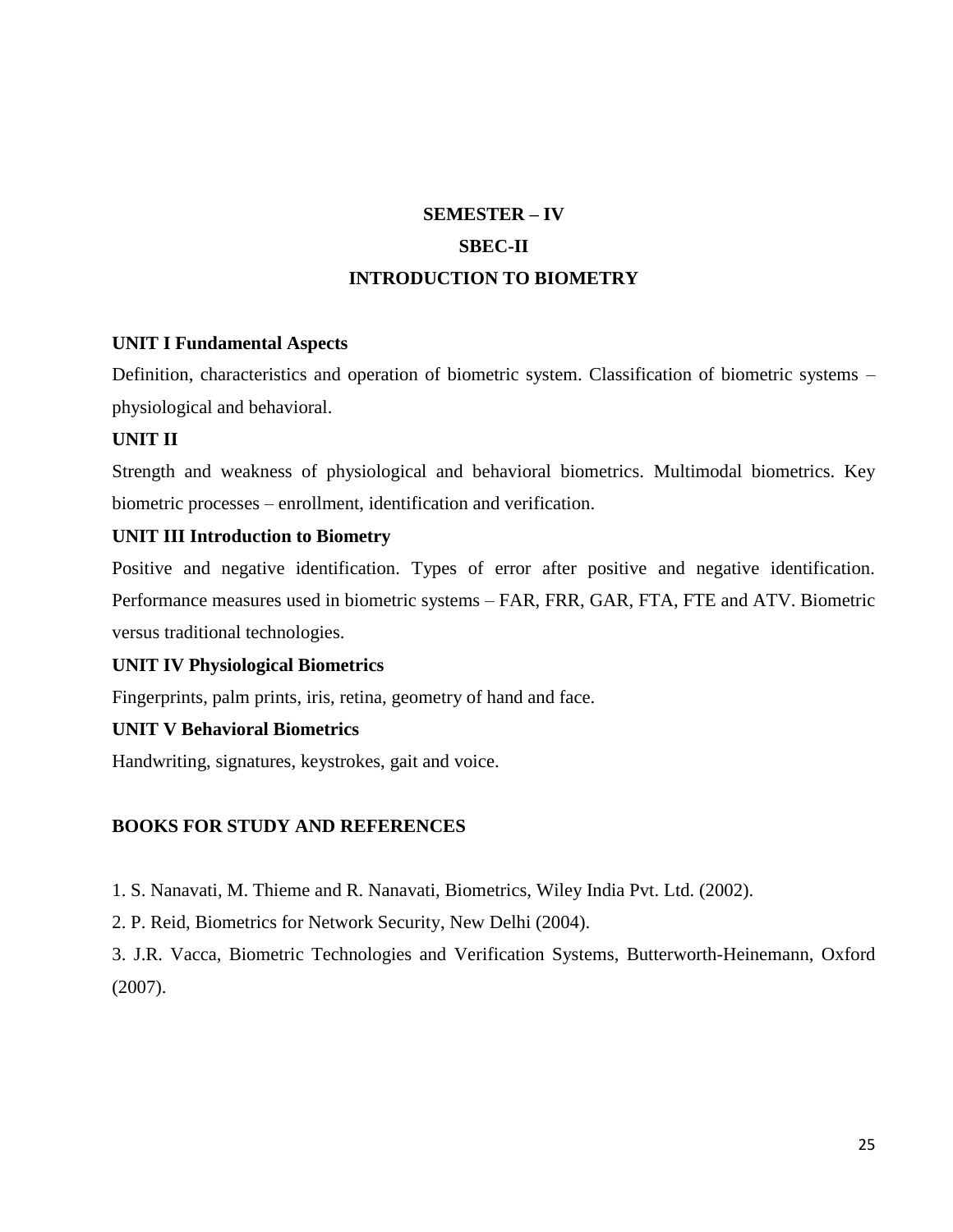#### **SEMESTER – IV**

## **SBEC-II**

## **GUIDANCE AND COUNSELING**

#### **UNIT I Introduction to Guidance**

Introduction to Counselling: Meaning, Definition, Need and Importance of counselling and professional ethics in counselling.

#### **UNIT II Principles of Counseling**

Basic Principles of Counselling: Participation, Individualization, Confidentiality, communication, acceptance, self confidence, self awareness and other principles governing the counselling relationship.

#### **UNIT III Types of Counseling**

Types of Counselling- Individual, Group & Family Counselling, Counselling process, Interview and it significance in counselling - Use of observation in counselling and understanding of emotions in counselling. Qualities of a Counsellor

#### **UNIT IV Techniques of Counseling**

Opening Techniques, Reflection of feelings, Acceptance technique, structuring techniques, silence as a technique, leading technique, interpretation technique, Techniques of group counselling, strategies and structure - barriers to effective counselling sessions; Counselling evaluation.

#### **UNIT V Specialized Counseling**

Premarital and post marital counselling, Counselling children, counselling old people, Interpersonal conflict management, counselling AIDS patients, Counselling for De-addiction - Effectiveness of counselling and guidance in the treatment of offenders and victims.

#### **BOOKS FOR STUDY AND REFERENCES**

- 1. Beck, A T. (1976) Cognitive therapy and the emotional disorders, International Universities Press, New York.
- 2. Corey, G. (1986) Theory and practice of counseling and psychotherapy, Monterey: Brooks/Cole
- 3. Corsini, R. J. (Ed) (1984) Current Psychotherapies, Itasca, Ill: peacock
- 4. Davison, G. C., and Neale, J. M. (1986) Abnormal Psychology, Wiley, New York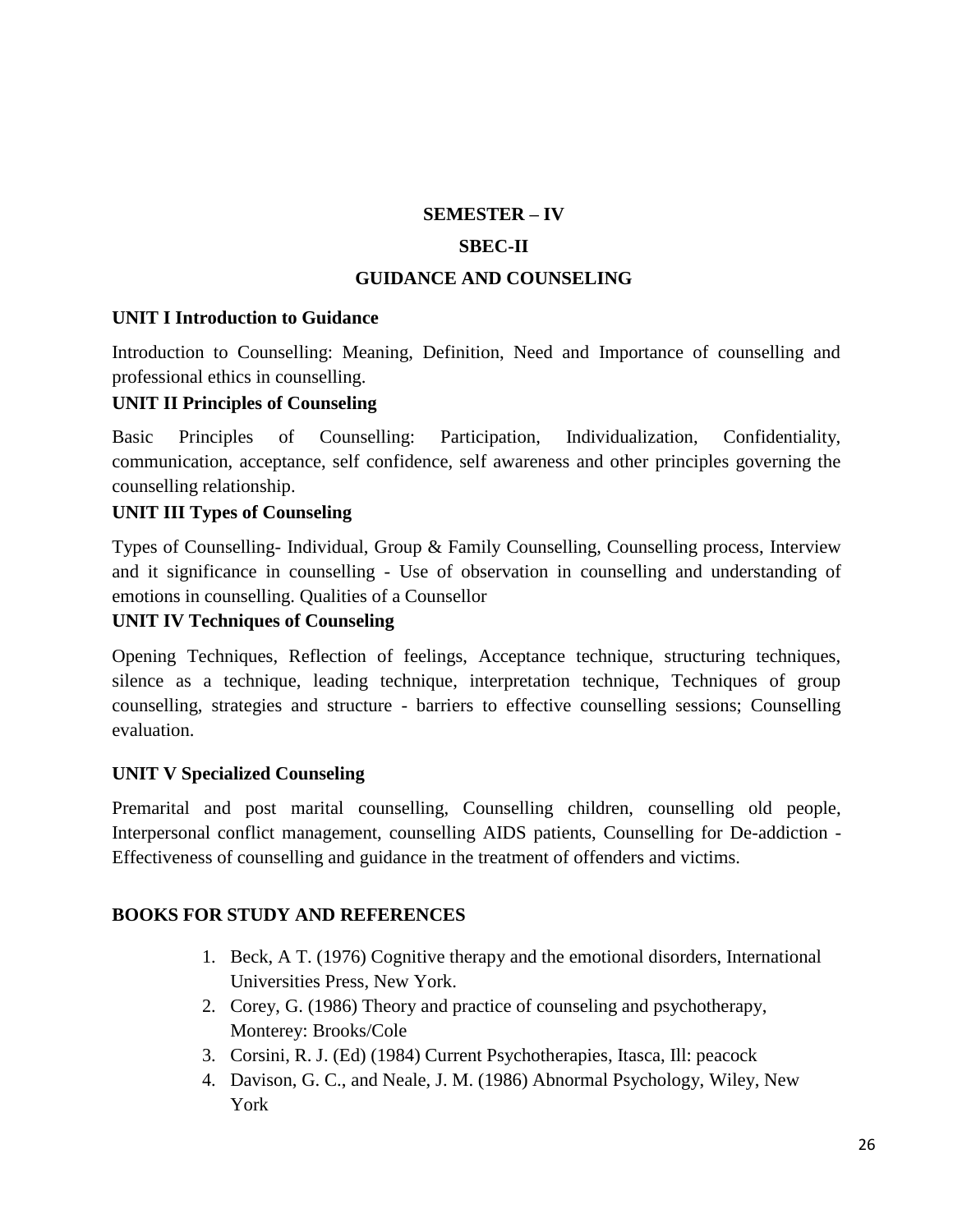5. Godfried, M. R. (Ed) (1982) Converging themes in psychotherapy: Trends in psychodynamic humanistic and behavioural practice, Springer, New York.

## **SEMESTER – IV NMEC-II DIGITAL AND CYBER FORENSIC**

#### **UNIT I**

**Cyber Forensics Investigation**—Introduction to Cyber Forensic Investigation, Investigation Tools, eDiscovery, Digital Evidence Collection, Evidence Preservation, E-Mail Investigation, E-Mail Tracking, IP Tracking, E-Mail Recovery, Encryption and Decryption methods, Search and Seizure of Computers, Recovering deleted evidences, Password Cracking.

#### **UNIT II**

**Technical issues –** Security Technologies: Certification and key Distribution, Digital Signature Protocols for Transactions, SSLSecure Socket Layer, SET-Secure Electronic Transaction

#### **UNIT III**

**Security Issues** –Types of Attacks(Active and Passive) Stealing Passwords, Social Engineering, Bugs and Backdoors, Illegal accessing, Authentication Failures, Protocol Failures, Information Leakage, Viruses and Worms, Denial-of- Service, etc. – Firewalls, Packet Filters, Application-Level Filtering, Circuit- Level Gateways, Dynamic Packet Filters, Distributed Firewalls; Digging for Worms, Packet Filtering, Implementing policies (Default allow, Default Deny) on proxy, etc.

#### **UNIT IV**

Introduction to Cyber Security, Implementing Hardware Based Security, Software Based Firewalls, Security Standards, Threats, crimes, etc.; Why require a security? Picking a Security Policy, Strategies for a Secure Network, The Ethics of Computer Security, Security Threats, and levels, Security Plan (RFC 2196)

#### **UNIT V**

#### **Cryptography Techniques**

Introduction to Cryptography, Types of Cryptographic Algorithms(Secret Key Cryptography, Public Key Cryptography, Hash Function),Electronic Signature, Stegnography, Reversing the Stegnographic Process, Manipulating File System, Data Hiding on NTFS with Alternate data Streams.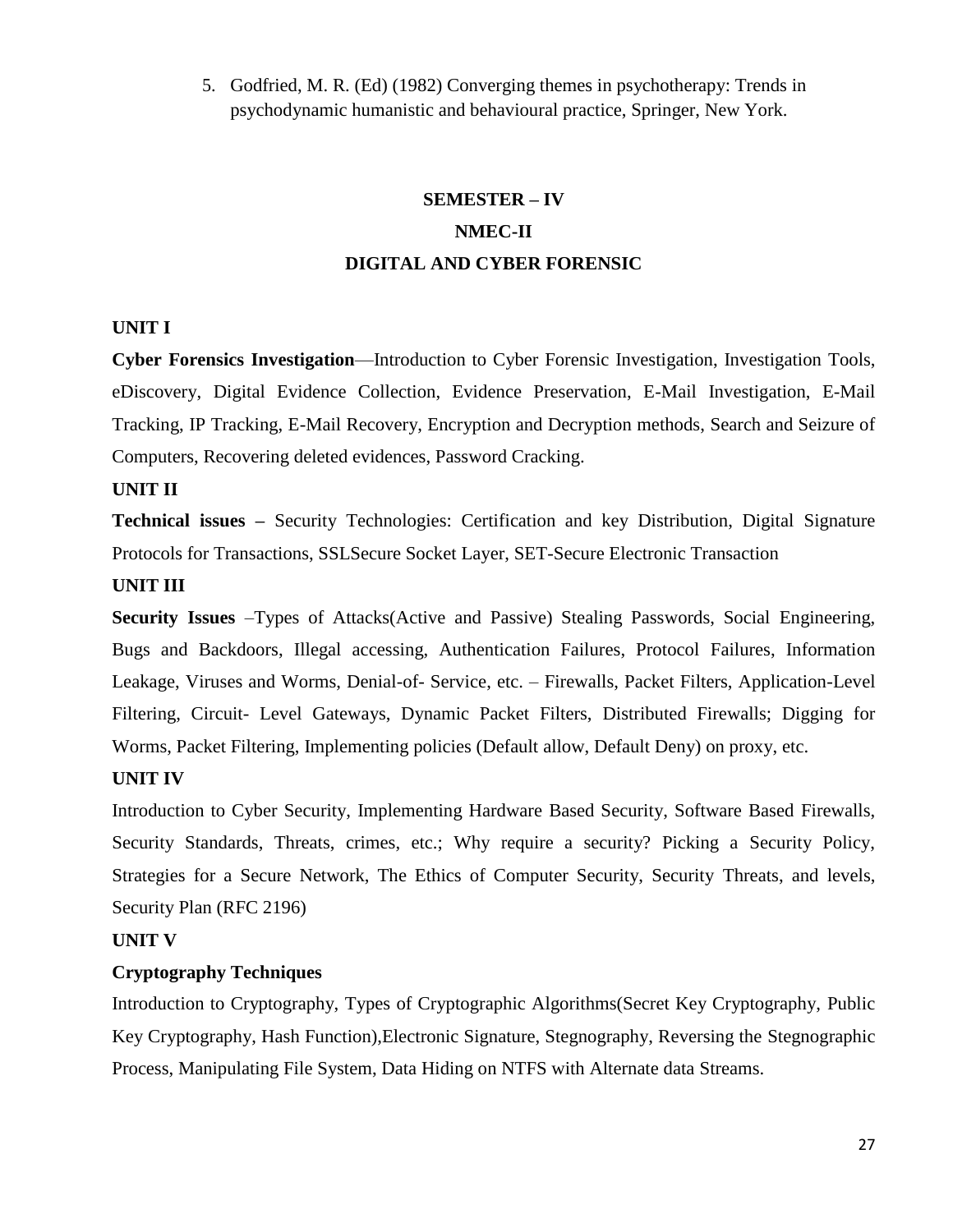#### **BOOKS FOR STUDY AND REFERENCES**

1. File System Forensic Analysis by Brian Carrier, Publisher: Addison-Wesley Professional 2. Cyber Law & Crimes (IT Act 2000 & Computer Crime Analysis) by Barkha & Ram Mohan, Publisher: Asian Law House, Hyderabad 3. Firewalls and Internet Security: Repelling the Wily Hacker , Second Edition ,Addison 4. E-Commerce: The Cutting Edge of Business by Kamlesh K. Bajaj & Debjani Nag, TataMcGraw Hill 5. Cyberlaw Simplified Vivek Sood, TMG 6. TataMcGraw Hill Reference Cyber Law and E-Commerce, David Baumer, J C Poindexter, TMG.

#### **INTERNSHIP**

Students should go for an internship for one month, after the Third semester, to forensic laboratory organization of their choice and submit the report with the work diary in the IV semester.

## **Scheme of Marks**

| Report & Work Diary | - 50 Marks  |
|---------------------|-------------|
| Viva Voce           | - 50 Marks  |
| Total               | - 100 Marks |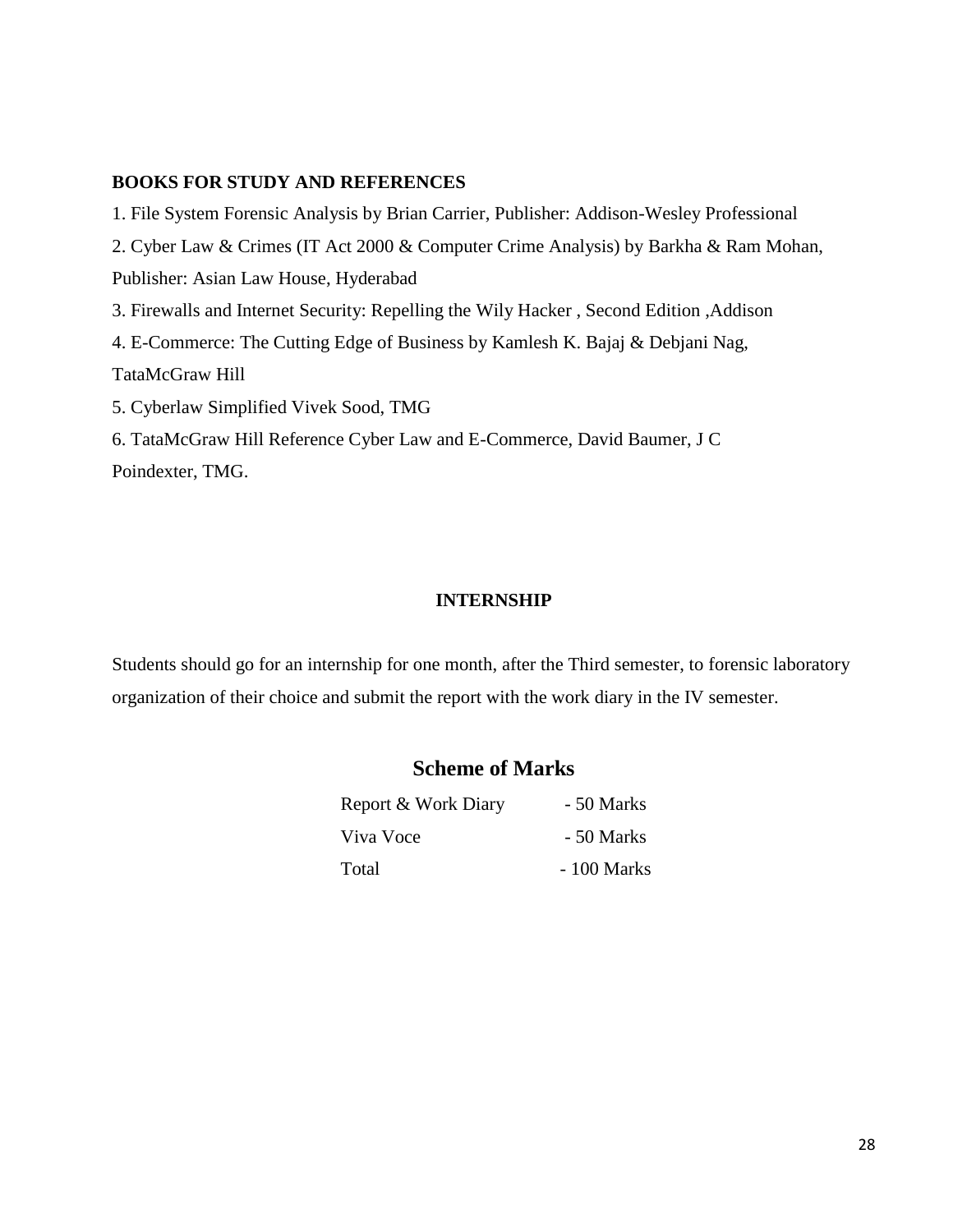## **SEMESTER – V CORE-VIII FORENSIC BALLISTIC**

## **UNIT I Firearms**

History and development of firearms. Classification of firearms. Weapon types and their operation. Firing mechanisms of different firearms.

Internal ballistics – Definition, ignition of propellants, shape and size of propellants, manner of burning, and various factors affecting the internal ballistics: lock time, ignition time, barrel time, erosion, corrosion and gas cutting.

#### **UNIT II**

External Ballistics – Vacuum trajectory, effect of air resistance on trajectory, base drag, drop, drift, yaw, shape of projectile and stability, trajectory computation, ballistics coefficient and limiting velocity, Measurements of trajectory parameters, introduction to automated system of trajectory computation and automated management of ballistic data.

#### **UNIT III**

Terminal Ballistics – Effect of projectile on hitting the target: function of bullet shape, striking velocity, striking angle and nature of target, tumbling of bullets, effect of instability of bullet, effect of intermediate targets, influence of range. Ricochet and its effects, stopping power.

#### **UNIT IV Ammunition**

Types of ammunition. Constructional features and characteristics of different types of cartridges and bullets. Primers and priming compounds. Projectiles. Headstamp markings on ammunitions. Different types of marks produced during firing process on cartridge – firing pin marks, breech face marks, chamber marks, extractor and ejector marks.

## **UNIT V Firearm Evidence**

Matching of bullets and cartridge cases in regular firearms. Identification of bullets, pellets and wads fired from improvised, country made firearms. Automated method of bullet and cartridge case comparison. Determination of range of fire and time of fire.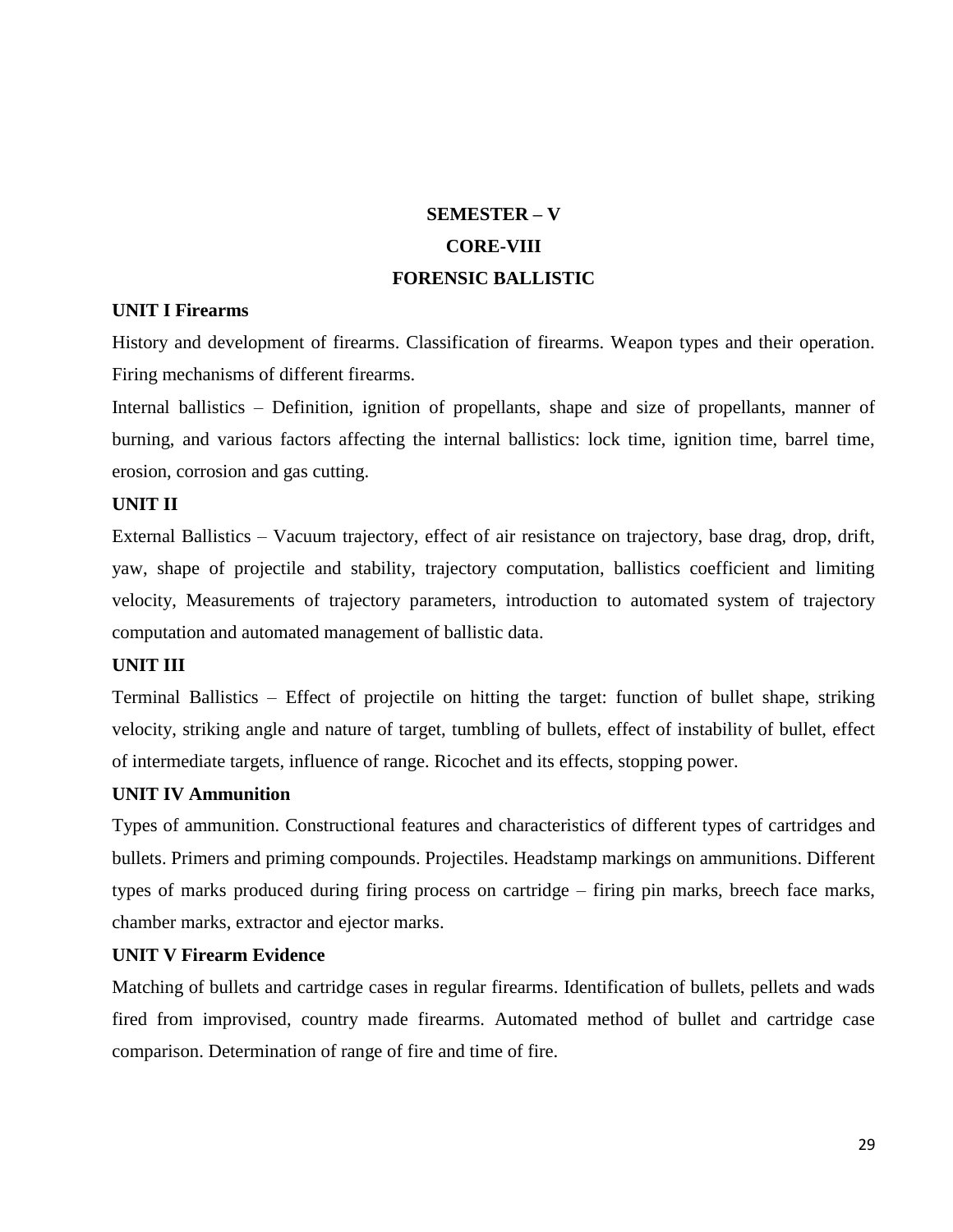Mechanisms of formation of gunshot residues. Methods of analysis of gunshot residues from shooting hands and targets, with special reference to clothings.

Identification and nature of firearms injuries. Reconstruction with respect to accident, suicide, murder and self defence.

## **BOOKS FOR STUDY AND REFERENCES**

1. B.J. Heard, Handbook of Firearms and Ballistics, Wiley and Sons, Chichester (1997).

2. W.F. Rowe, Firearms identification, Forensic Science Handbook, Vol. 2, R. Saferstein (Ed.), Prentice Hall, New Jersey (1988).

3. A.J. Schwoeble and D.L. Exline, Current Methods in Forensic Gunshot Residue Analysis, CRC Press, Boca Raton (2000).

4. E. Elaad in Encyclopedia of Forensic Science, Volume 2, J.A. Siegel, P.J. Saukko and G.C. Knupfer (Eds.), Academic Press, London (2000).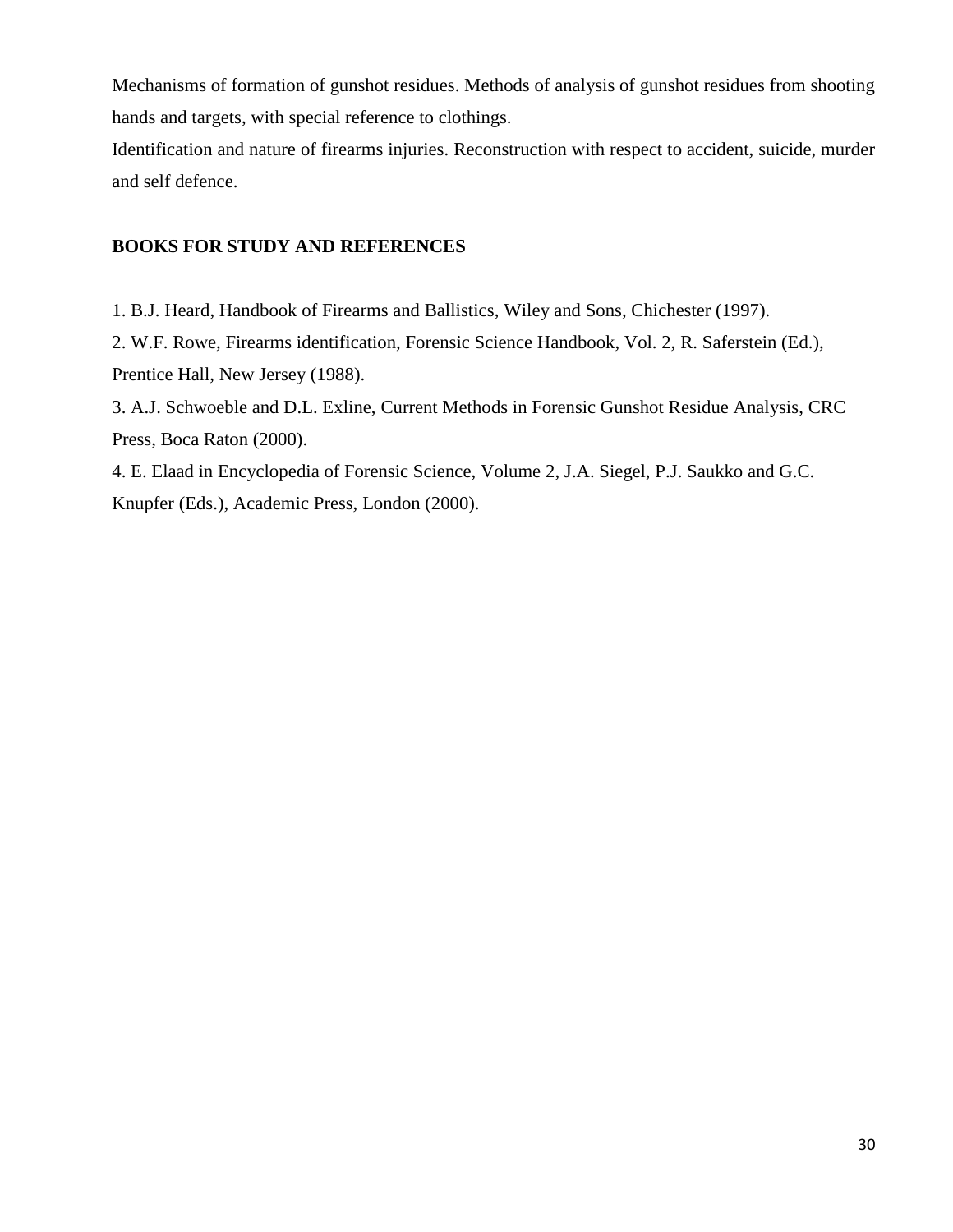## **SEMESTER – V CORE-IX FORENSIC TOXICOLOGY**

#### **UNIT I Basics of Toxicology**

Significance of toxicological findings. Techniques used in toxicology. Toxicological analysis and chemical intoxication tests. Postmortem Toxicology. Human performance toxicology. Dose-response relationship. Lethal dose 50 and effective dose 50.

#### **UNIT II Poisons**

Classification of poisons. Physico-chemical characteristics and mode of action of poisons. Accidental, suicidal and homicidal poisonings. Signs and symptoms of common poisoning and their antidotes. Collection and preservation of viscera, blood and urine for various poison cases.

#### **UNIT III**

Identification of biocides and metal salts in body fluids. Metabolism and excretion of poisons. Application of immunoassays in forensic work. Animal poisons. Snake venom. Mode of action. Carbon monoxide poisoning. Vegetable poisons. Poisonous seeds, fruits, roots and mushrooms. Beverages. Alcoholic and non-alcoholic illicit liquors. Analysis and identification of ethyl alcohol. Estimation of ethyl alcohol in blood and urine. Proof spirit. Crime scene management in illicit liquor cases.

#### **UNIT IV Narcotics, Drugs and Psychotropic Substances**

Definition of narcotics, drugs and psychotropic substances. Broad classification – Narcotics, stimulants, depressants and hallucinogens. General characteristics and common example of each classification. Natural, synthetic and semi-synthetic narcotics, drugs and psychotropic substances.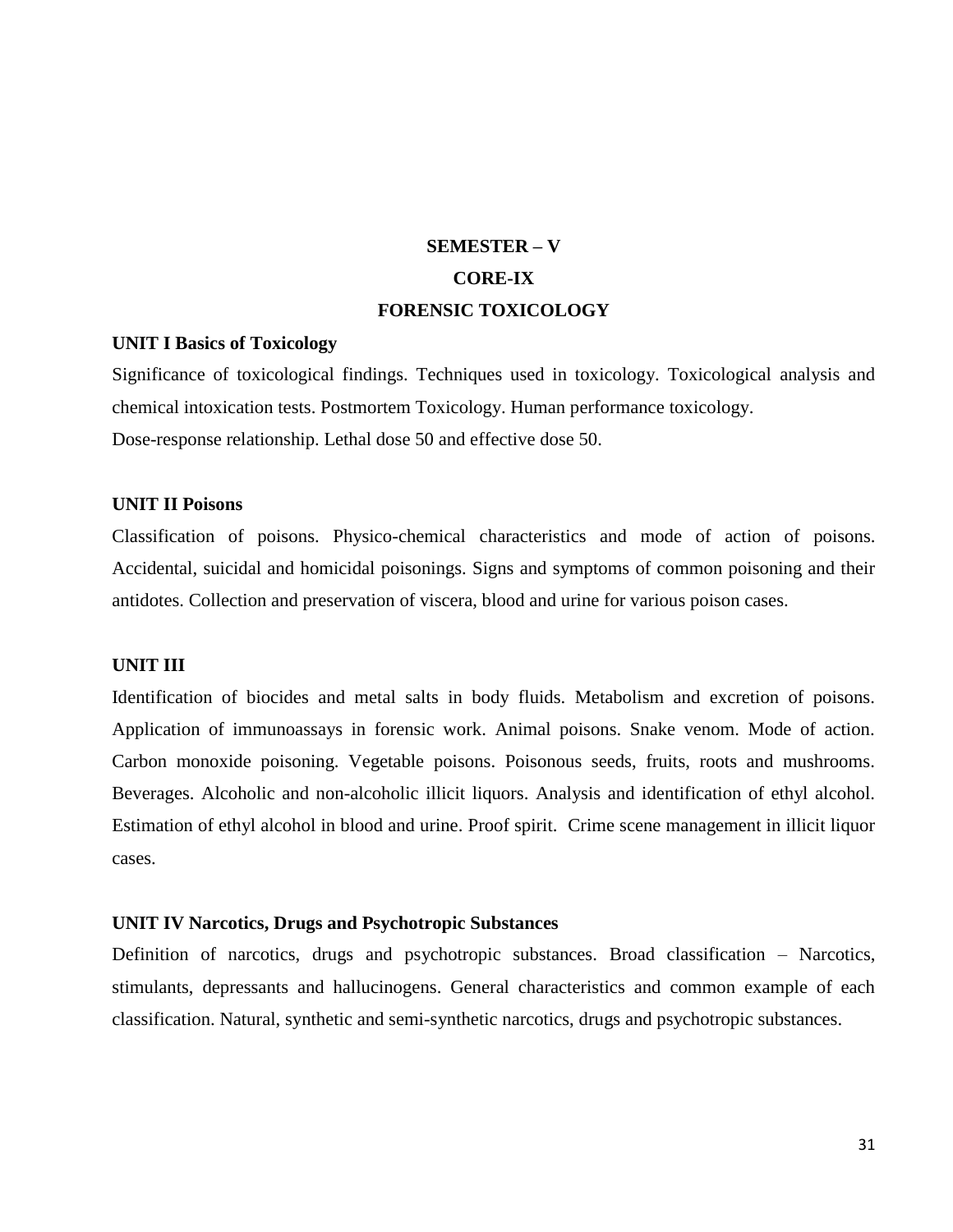Designer drugs. Tolerance, addiction and withdrawal symptoms of narcotics, drugs and psychotropic substances. Crime scene search for narcotics, drugs and psychotropic substances – searching a suspect, searching a dwelling, searching a vehicle.

#### **UNIT V**

Clandestine drug laboratories. Collection and preservation of drug evidence. Testing of narcotics, drugs and psychotropic substances.

Isolation techniques for purifying narcotics, drugs and psychotropic substances – thin layer chromatography, gas-liquid chromatography and high performance liquid chromatography. Presumptive and screening tests for narcotics, drugs and psychotropic substances. Microcrystalline testing of drugs of abuse. Analysis of narcotics, drugs and psychotropic substances in breast milk, saliva, urine, hair and antemortem blood.

Drugs and driving. Dope tests.

Analysis of narcotics, drugs and psychotropic substances in postmortem blood. Postmortem changes affecting the analysis of narcotics, drugs and psychotropic substances.

#### **BOOKS FOR STUDY AND REFERENCES**

1. R. Saferstein, Criminalistics, 8th Edition, Prentice Hall, New Jersey (2004).

2. F.G. Hofmann, A Handbook on Drug and Alcohol Abuse, 2nd Edition, Oxford University Press, New York (1983).

3. S.B. Karch, The Pathology of Drug Abuse, CRC Press, Boca Raton (1996).

4. A. Poklis, Forensic toxicology in, Introduction to Forensic Sciences, 2nd Edition, W.G. Eckert (Ed.), CRC Press, Boca Raton (1997).

5. A.W. Jones, Enforcement of drink-driving laws by use of per se legal alcohol limits: Blood and/or breath concentration as evidence of impairment, Alcohol, Drug and Driving, **4**, 99 (1988).

6. W.J. Tilstone, M.L. Hastrup and C. Hald, Fisher's, Techniques of Crime Scene Investigation, CRC Press, Boca Raton (2013).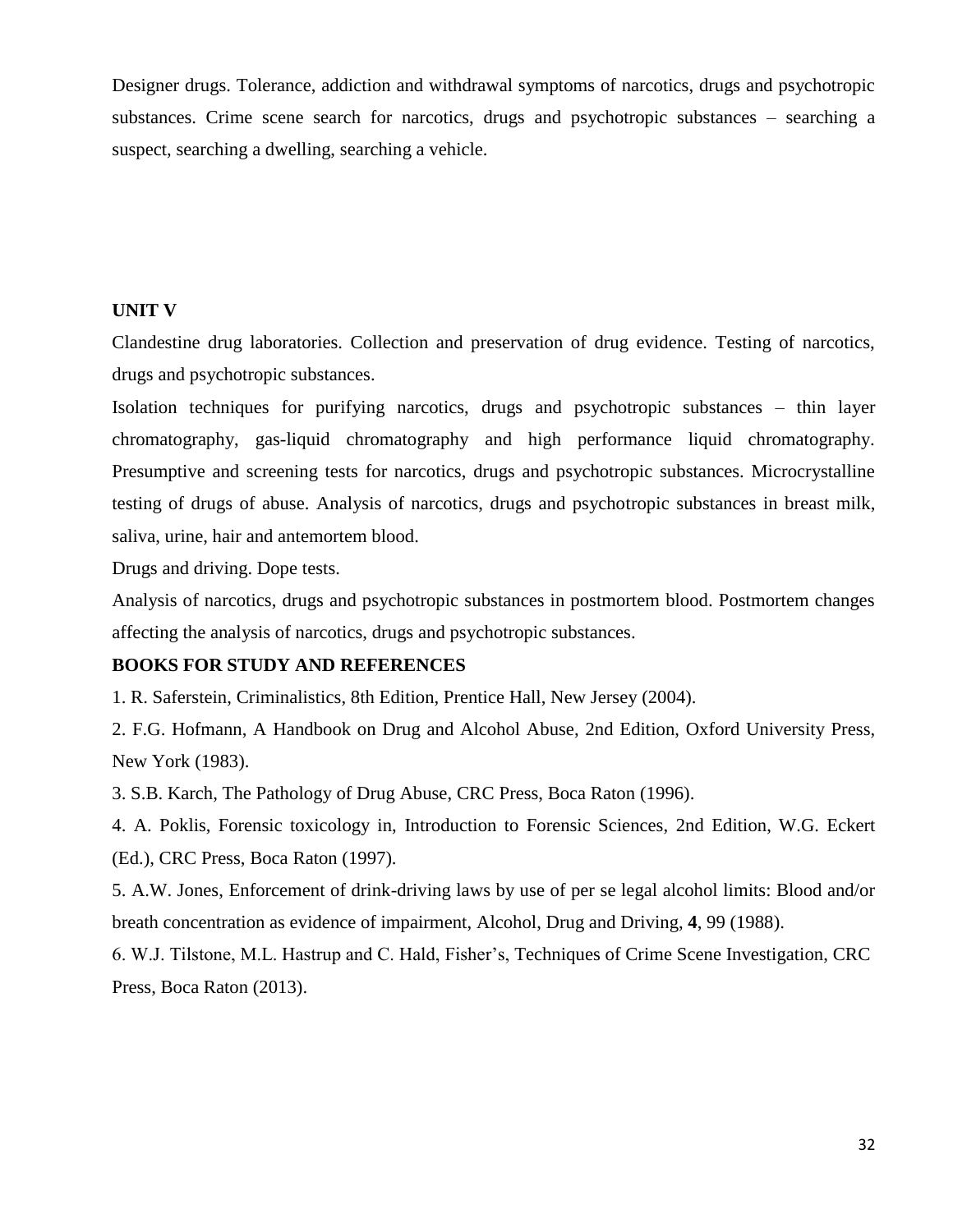## **SEMESTER – V**

## **CORE - IX**

## **FORENSIC DERMATOGLYPHICS**

## **UNIT I Basics of fingerprinting**

Introduction and history, with special reference to India.

Biological basis of fingerprints. Formation of ridges. Fundamental principles of fingerprinting.

## **UNIT II**

Types of fingerprints. Fingerprint patterns. Fingerprint characters. Plain and rolled fingerprints.

Classification method for fingerprint record keeping. Automated Fingerprint Identification System.

## **UNIT III Development of Fingerprints**

Latent prints. Constituents of sweat residue. F

Latent fingerprints' detection by physical and chemical techniques.

## **UNIT IV**

Mechanism of detection of fingerprints by different developing reagents.

Application of light sources in fingerprint detection. Preservation of developed fingerprints.

## **UNIT V Other Impressions**

Importance of footprints. Casting of foot prints, Electrostatic lifting of latent foot prints.

Lip prints - Nature, location, collection and examination of lip prints. Ear prints and their significance.

Palm prints and their historical importance.

## **BOOKS FOR STUDY AND REFERENCES**

1. J.E. Cowger, Friction Ridge Skin, CRC Press, Boca Raton (1983).

2. D.A. Ashbaugh, Quantitative-Qualitative Friction Ridge Analysis, CRC Press, Boca Raton (2000).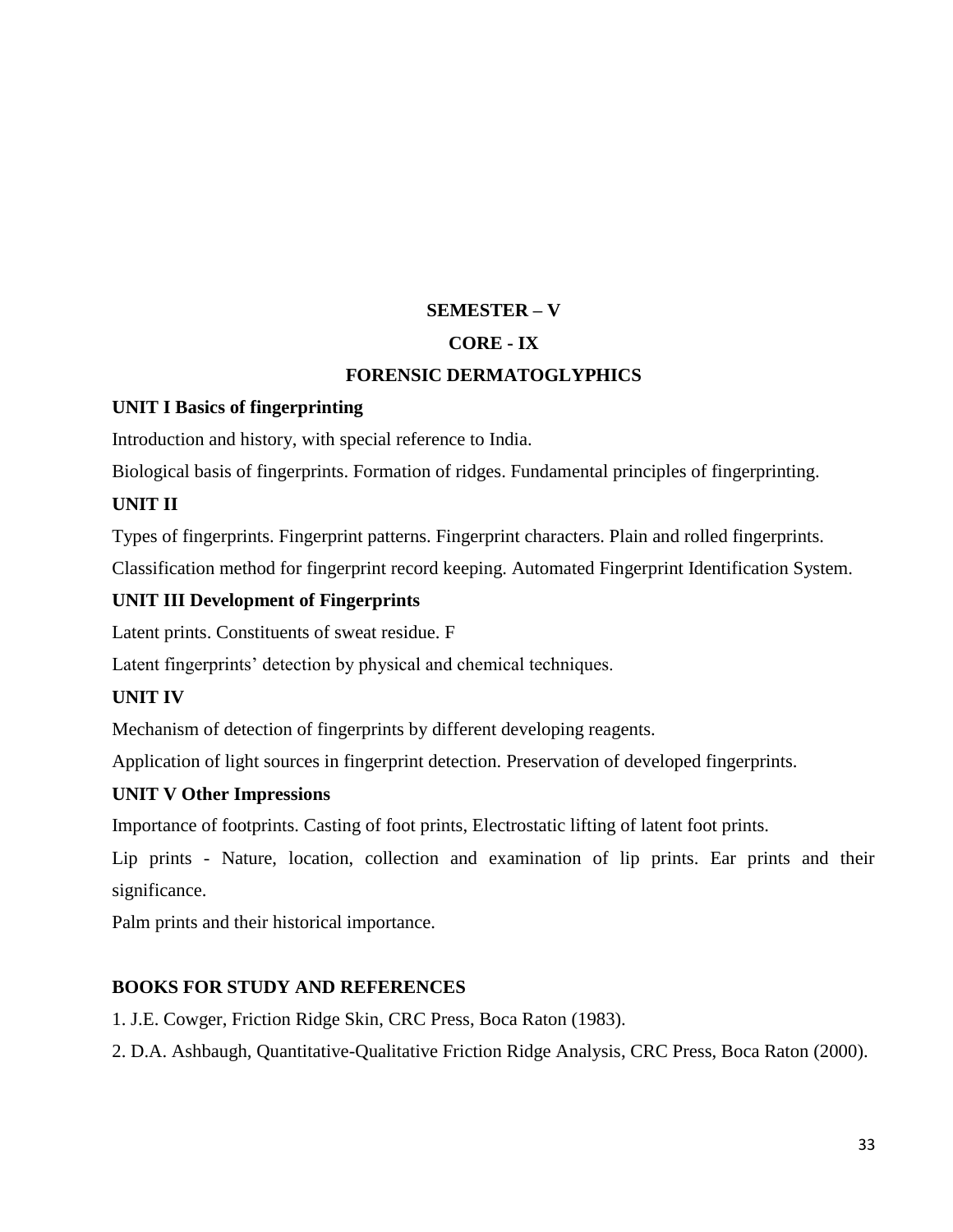3. C. Champod, C. Lennard, P. Margot an M. Stoilovic, Fingerprints and other Ridge Skin Impressions, CRC Press, Boca Raton (2004).

4. Lee and Gaensleen's, Advances in Fingerprint Technology, 3rd Edition, R.S. Ramotowski (Ed.), CRC Press, Boca Raton (2013).

## **SEMESTER – V ELECTIVE – I SEROLOGY AND DNA TYPING**

#### **UNIT I**

**Foresic Serology I** Determination of human and animal origin from bones, hairs, nails, skin, body tissue, fluids / strains viz. blood, menstrual blood, semen, saliva, sweat, pus, vomit, etc., through immune diffusion..

Serogenetic markers:- Blood groups – biochemistry and genetics of ABO, Rh, Mn systems, Lewis antigen, Bombay Blood group ,determination of secretor / non secretor.

#### **UNIT II**

**Foresic Serology II** Polymorphic enzymes typing – PGM, ESD, AK, , etc., and their forensic significance, HLA typing, paternity disputes etc.

#### **UNIT III**

- 1. **Genetics**-Human Genome
- 2. **Deoxyribose Nucleic Acid**  Structural properties Sources of DNA evidence
- 3. **DNA Extraction**-Basic Principles -Method of DNA extraction
- 4. **DNA Quantification** -Slot Blot Assay , Southern /Northern Blotting
- 5. **DNA Amplification** by Polymerase Chain Reaction

**6. DNA data basing**

#### **UNIT IV**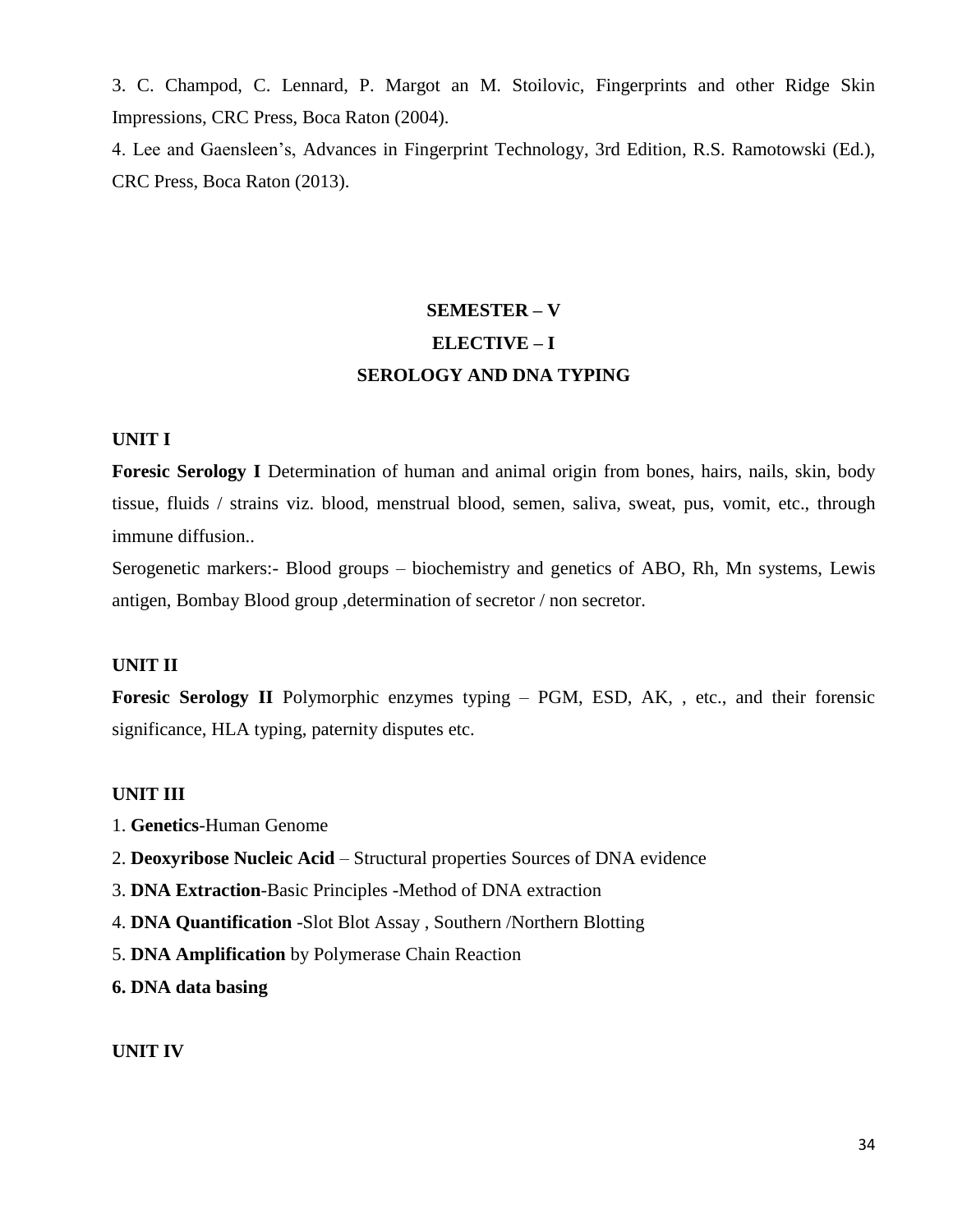**Forensic DNA Typing** - Polymorphism in DNA system – DNA markers RELP, RAPD, VNTRs, SNP, Autosomal – STR, Y-STR, Mitochondrial DNA.Touch DNA. Application in disputed paternity cases, child swapping, Missing person's identity – immigration, veterinary & wild life and Agriculture cases

#### **UNIT V**

**Report Writing:** DNA data base, DNA data basing Role of DNA typing in identifying unrecognizable bodies.

**Legal perspectives** – legal standards for admissibility of DNA profiling, procedural and ethical concerns, status of development of DNA profiling in India and abroad.

#### **BOOKS FOR STUDY AND REFERENCES**

1. J.M. Butler, Forensic DNA Typing, Elsevier, Burlington Academic Press 2nd Edition (2005).

2. K. Inman and N. Rudin, An Introduction to Forensic DNA Analysis, CRC Press, Boca Raton 2nd Edition (1997).

3. H. Coleman and E. Swenson, DNA in the Courtroom: A Trial Watcher's Guide, GeneLex Corporation, Washington (1994).

4. W.J. Tilstone, M.L. Hastrup and C. Hald, Fisher's, Techniques of Crime Scene Investigation, CRC Press, Boca Raton 8th Edition (2013).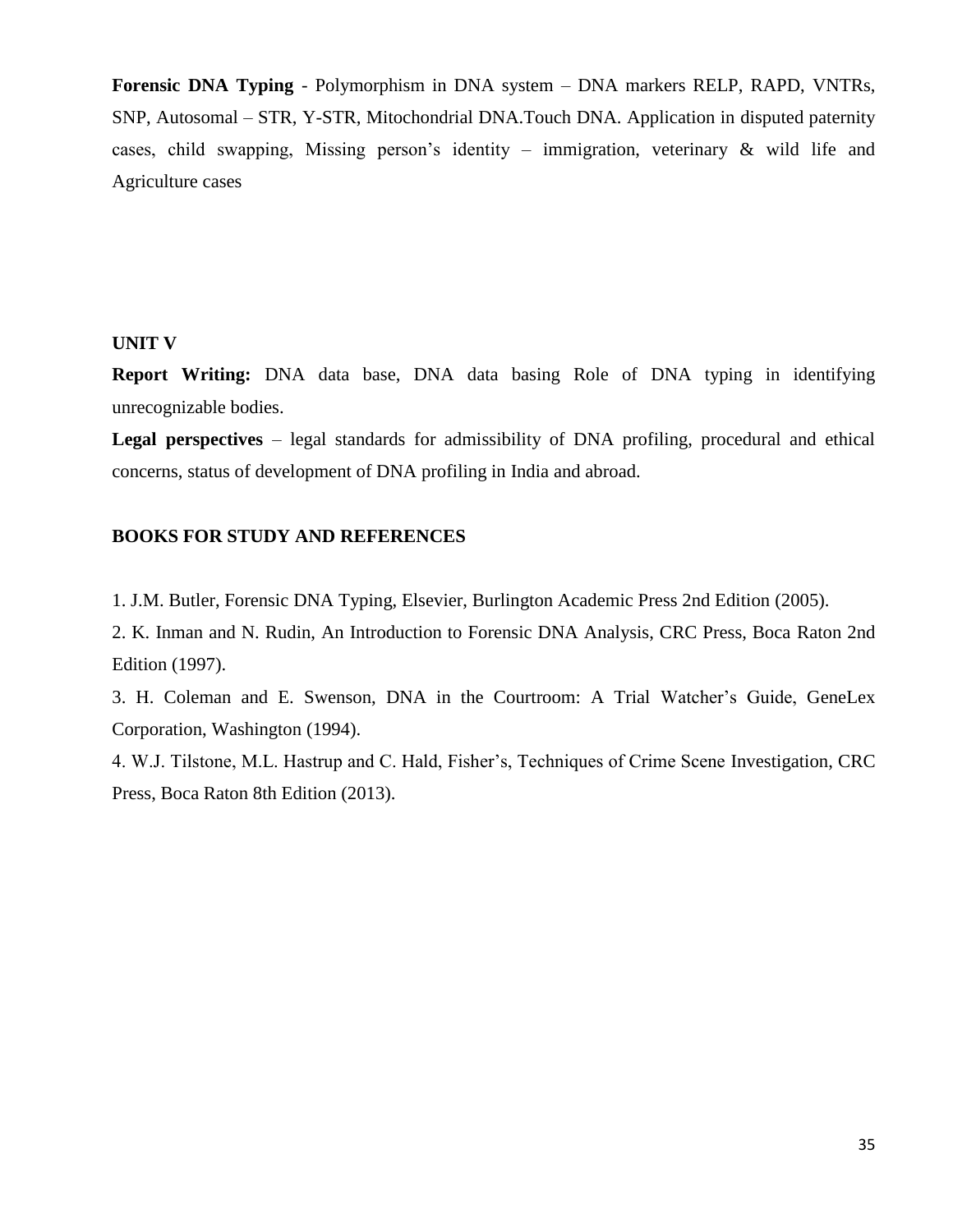#### **SEMESTER – V**

#### **CORE X**

#### **FORENSIC SCIENCE PRACTICAL**

Preparation of FIR pertaining to murder case, SC /ST Atrocities (Prevention) Act Posco Act. Preparation of criminal court hierarchical list with cognizance taken .Special courts and its importance Investigation – flow chart preparation, Role of different branches of forensic scientists in murder cases involving stab, firearm, strangulation-smothering, explosive during investigation of & trial.

Preparing chart of chain of possession of material objects. Prepares draft scenes (5numbers) involving locards principles of exchange.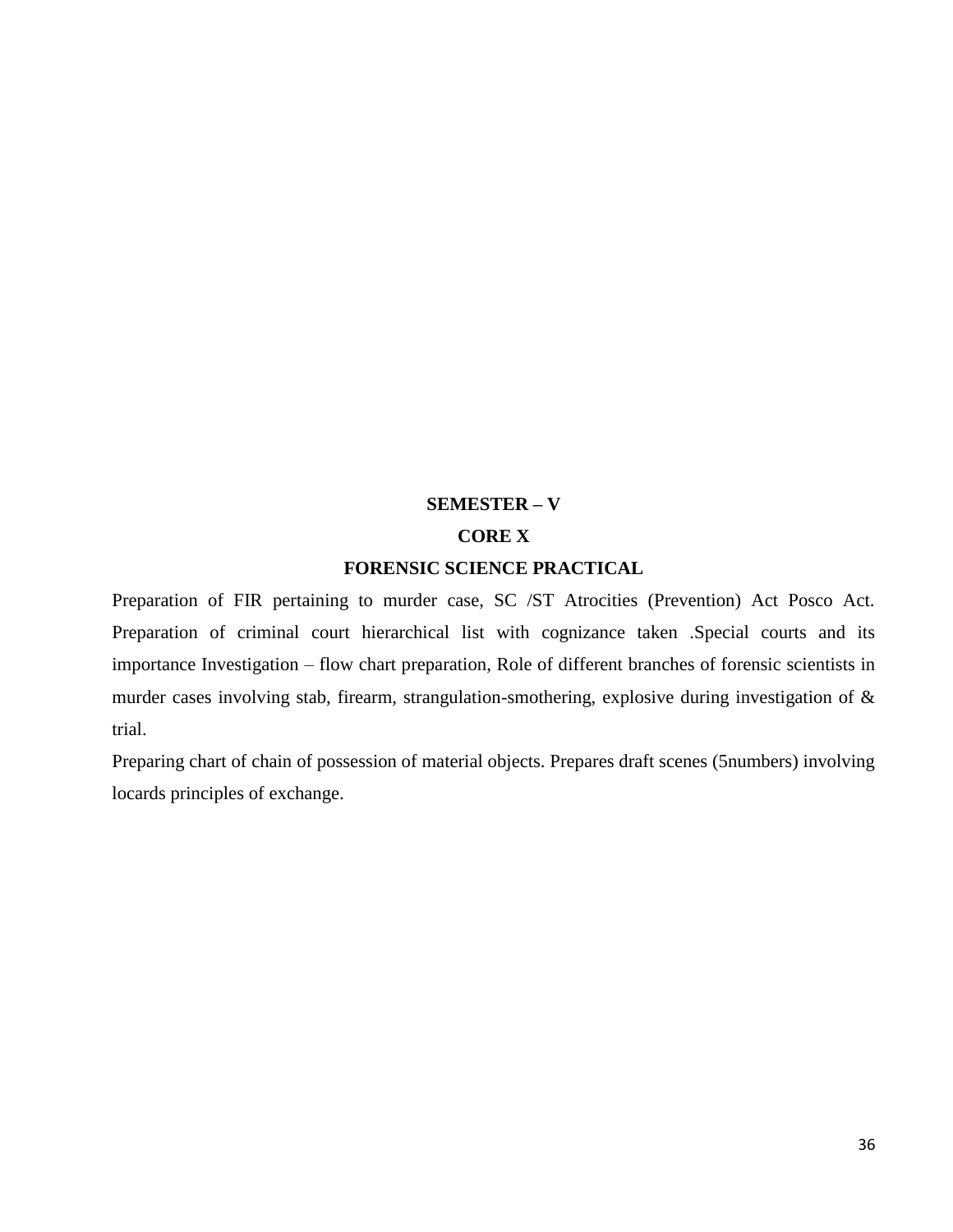## **SEMESTER – VI**

## **CORE XI**

## **PRIVATE DETECTIVE AND INVESTIGATION**

## **UNIT I Introduction**

Introduction to Investigation – Process of Investigation in CrPc - Difference between Police and Private Investigator – Desirable attributes of Investigator

## **UNIT II Surveillance**

Undercover Operations – Surveillance : Purpose, Pre-surveillance Conference, Covert

and overt Surveillance, Automobile Surveillance, Foot Surveillance, Team Surveillance

## **UNIT III Types of Investigation**

Pre and Post Marital Investigation – Land Dispute investigation – Student Investigation, Kidnapping and abduction investigation – missing person investigation – Traffic accident investigation Pre & Post employment verification.

## **UNIT IV Instruments used in Investigation**

Audio recording devices – Video recording devices- Photo camera.

#### **UNIT V Interrogation and Interview**

Difference between interrogation and Interview – Uses of Interviews and Interrogations – Types of witnesses.

## **BOOKS FOR STUDY AND REFERENCES**

- 1. Angela Woodhull (2002) Private Investigation: Strategies and Techniques, Texas: Thomas Investigative Publications.
- 2. Bill Copeland (2001) Private Investigation: How to be successful, Absolutely zero loss Inc.
- 3. Douglas Cruise (2002) The Business of Private Investigations, Texas: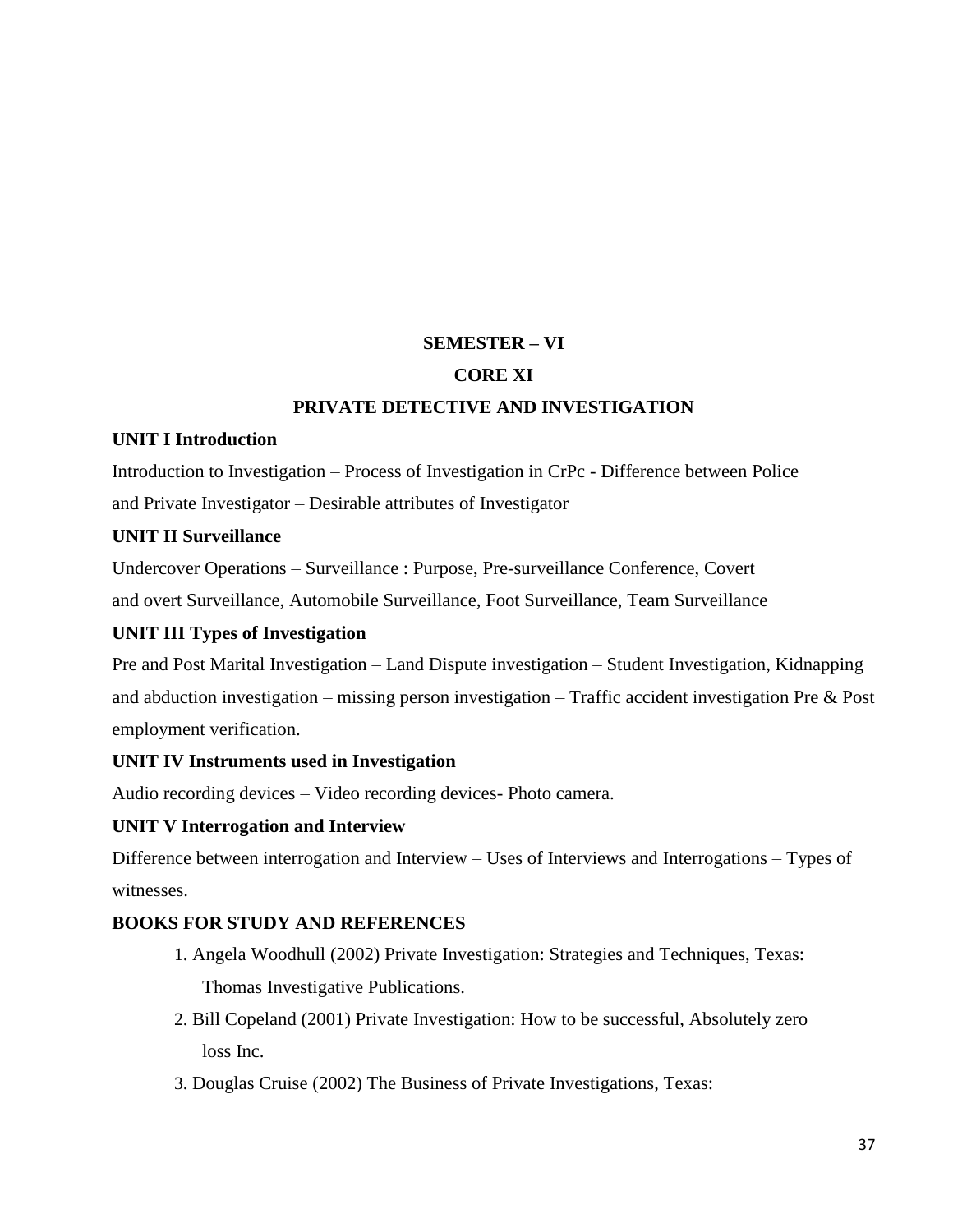Thomas Investigative Publications.

- 4. W. John George Moses (2004) Materials for Diploma in Private Investigation, Institute of Intelligence and Investigation, Eagle"s Eye Detective Agency, Chennai
- 5. Louis and Lawrence (1999) Investigations: 150 Things, Butter worth Heinemann.
- 6. Michael Corun (2003) Training Manual on Private Investigation, Texas: Thomas Investigative Publications.
- 7. Rojer J. Willand (1997) PI: Self study guide on becoming a private detective, Paladin press.

## **SEMESTER – VI**

## **CORE XII**

## **INTRODUCTION TO RESEARCH METHODOLOGY**

## **UNIT I**

**Introduction**-Definitions and types of research; Research process and steps in conducting research; Applications of Research. Ethical issues in conducting research.

## **UNIT II**

**Research Modeling-** Types of Data, Data collection methods- Survey method, Observation method,

Experimentation; Scaling techniques; types of sampling, steps in sampling, advantage and limitations of sampling

## **UNIT III**

**Application of Statistical tools -**Measures of Central tendency – Mean, Median, Mode; Introduction of Probability Theories and Concepts, Probability Distributions- Discrete and Continuous Probability Distributions; Measures of Association: Correlation and regression

## **UNIT IV**

**Data Analysis Techniques--**Quantitative and qualitative methods of data analysis; Hypothesis Testing - Parametric tests (Z-test, t-test, F-test) and Non-parametric Tests (Chi-Square Test, ANNOVA), Tests of significance based on normal distributions; association of attributes.

## **UNIT V**

**Report Writing** --Report generation, report writing, and APA format – Title page, Abstract, Introduction, Methodology, Results, Discussion, References, and Appendices.

## **BOOKS FOR STUDY AND REFERENCES**

1. Mausner & Bahn: Epidemiology-An Introductory text, 2nd Ed., (1985) W. B. Saunders Co. 2. Richard F. Morton & J. Richard Hebd: A study guide to Epidemiology and Biostatistics, 2nd Ed.(2012), University Park Press, Baltimore.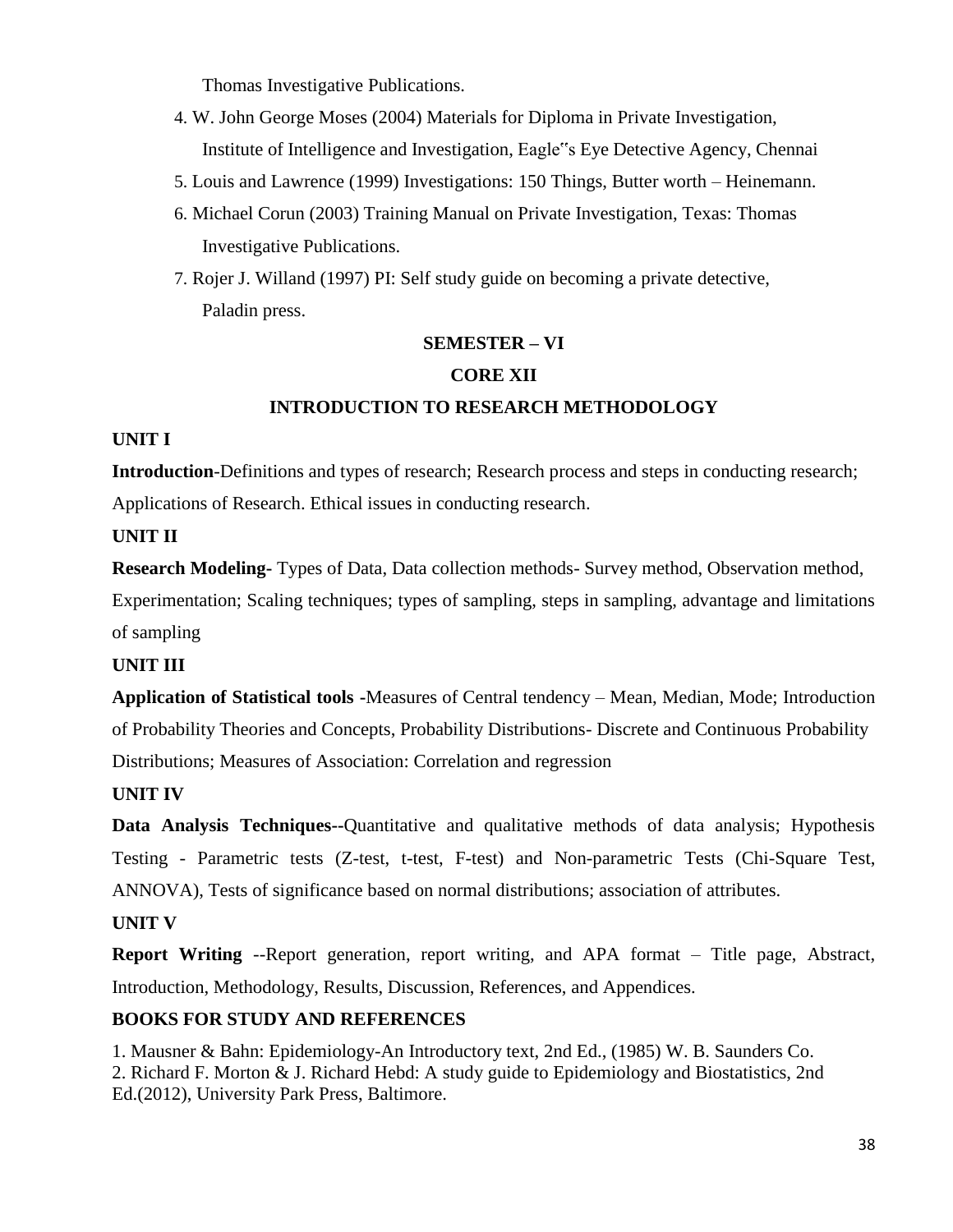3. Sylvia W Smoller, J Smoller, Biostatistics & Epidemiology A Primer for health and Biomedical professionals, 4th edition, Springs, 2015.

## **SEMESTER – VI**

## **CORE XIII**

## **HAND WRITING IDENTIFICATION & RECOGNITION**

## **UNIT I Nature and Scope of Questioned Documents**

Definition of questioned documents. Types of questioned documents. Preliminary examination of documents.

Basic tools needed for forensic documents' examination – ultraviolet, visible, infrared and fluorescence spectroscopy, photomicrography, microphotography, visible spectral comparator, electrostatic detection apparatus.

Determining the age and relative age of documents.

## **UNIT II Comparison of Documents**

Comparison of handwriting. Development of individuality in handwriting. Natural variations and fundamental divergences in handwritings. Class and individual characterstics.

## **UNIT III**

Merits and demerits of exemplar and non-exemplar samples during comparison of handwriting. Standards for comparison of handwriting.

Comparison of paper, ink, printed documents, typed documents, Xeroxed documents.

## **UNIT IV Forgeries**

Alterations in documents, including erasures, additions, over-writings and obliterations.

Indented and invisible writings. Charred documents.

#### **UNIT V**

Examination of counterfeit Indian currency notes, passports, visas and stamp papers.

Disguised writing and anonymous letters.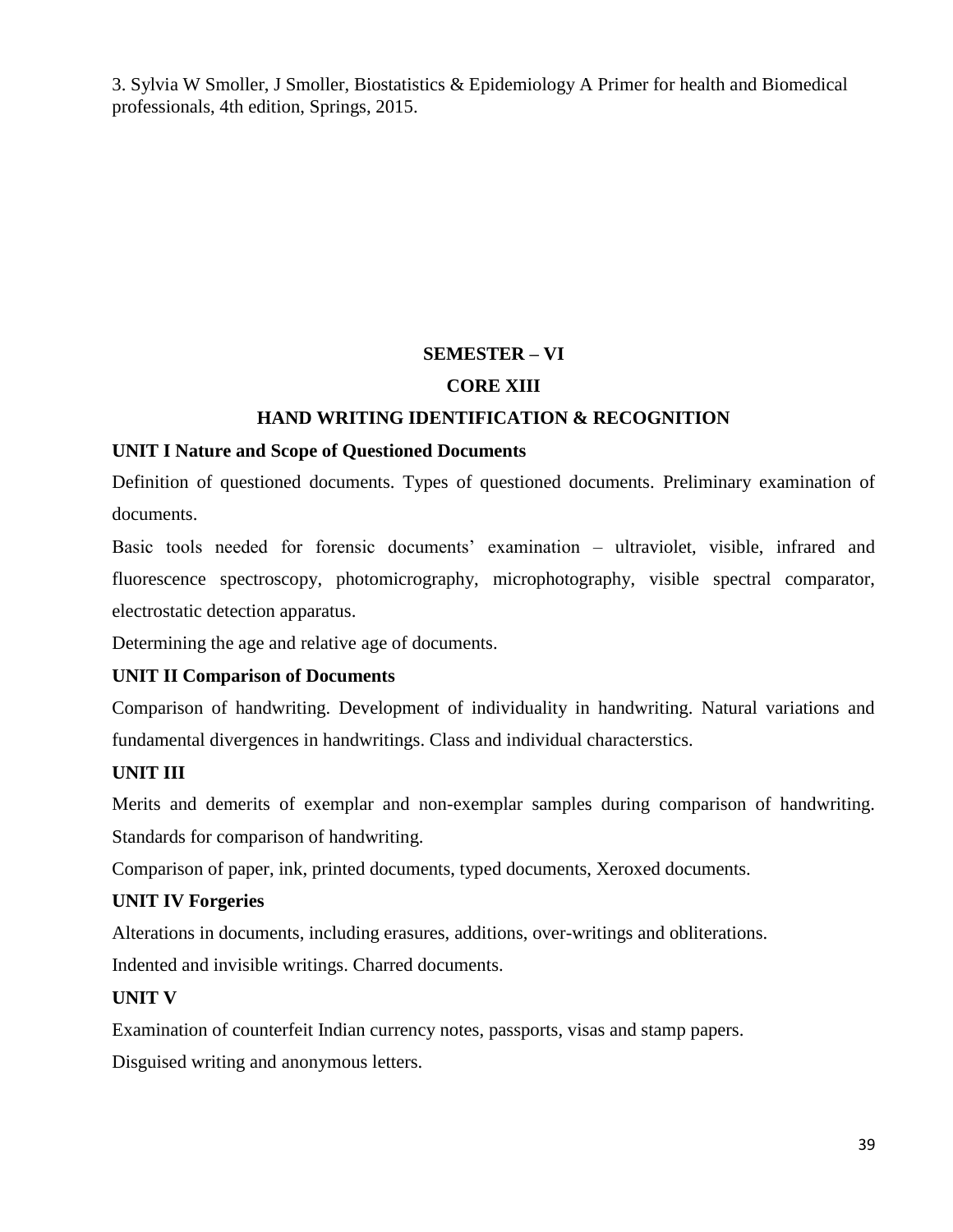Significance of handwriting in crime scene, suicide notes and its types, methods of preserving

handwriting evidences in crime scene.

## **BOOKS FOR STUDY AND REFERENCES**

1. O. Hilton, Scientific Examination of Questioned Documents, CRC Press, Boca Raton (1982).

2. A.A. Moenssens, J. Starrs, C.E. Henderson and F.E. Inbau, Scientific Evidence in Civil and Criminal Cases, 4th Edition, Foundation Press, New York (1995).

3. R.N. Morris, Forensic Handwriting Identification: Fundamental Concepts and Principles, Academic Press, London (2000).

4. E. David, The Scientific Examination of Documents – Methods and Techniques, 2nd Edition, Taylor & Francis, Hants (1997).

## **SEMESTER – VI**

## **ELECTIVE II**

## **CONTEMPORARY FORMS OF CRIME**

## **UNIT I White Collar Crime**

Nature, meaning, and forms - Tax evasion - Import/export violations - Insurance frauds - Misbranding and adulteration - Corporate crimes

## **UNIT II Organized Crime Syndicates**

Nature, meaning and forms - Criminal syndicates - Organized crimes: Regional and international linkages - Problems of identification, investigation and prosecution - Prevention and control strategies. Drug Smuggling, Substance Abuse

## **UNIT III Political Crimes: Terrorism and Communal Violence**

Terrorism: Nature, meaning and forms - Types of terrorism - Narco-terrorism and Bio- terrorism - National and international roots of terrorism. Communal Violence: Historical Perspective – Communal violence in Post independence India – Babri masjid Demolition – Bombay and Gujarat Riots

#### **UNIT IV Cyber Crimes**

Nature, meaning, definition, forms and etiology - Copyright violation of soft ware - Internet frauds – Cyber Pornography – IT Act 2000 – SMS and MMS Stalking - Prevention, detection and prosecution of cyber criminals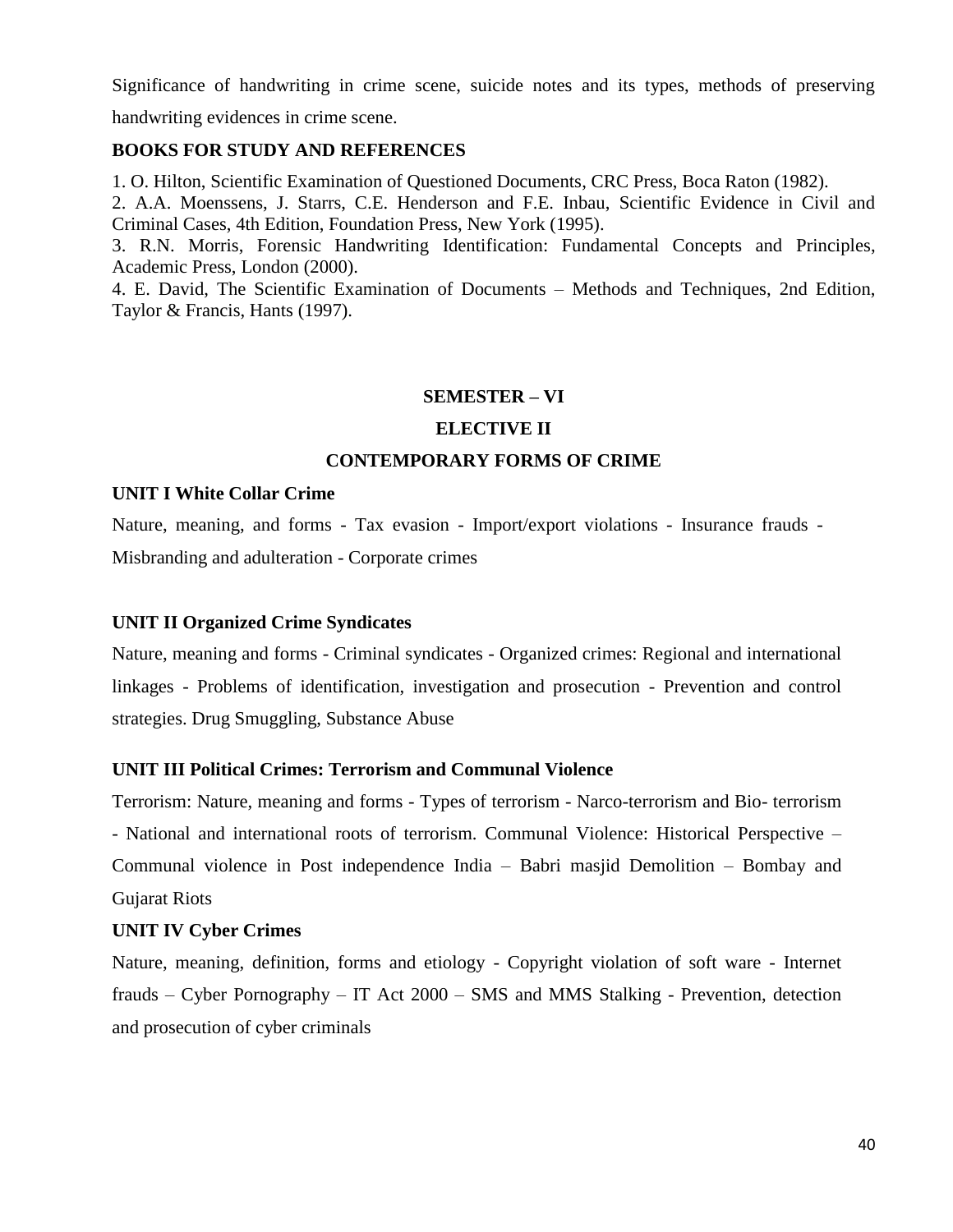#### **UNIT V Women and Child Trafficking**

Magnitude of Women and Child trafficking: – National and International **-** Methods and Techniques of Traffickers **-** Push and Pull factors of Trafficking – Prostitution - Sexual exploitation of girl children - Policy and Law – Role of NGO"s in the prevention of Women and child trafficking. Role of Interpol in the prevention and investigation of Women and child trafficking.

#### **BOOKS FOR STUDY AND REFERENCES**

- 1. Attar Chand, 1988, Terrorism: Political Violence and Security of Nations, Gian Publishing House, New Delhi.
- 2. Bologna, Jack, 1984, Corporate Fraud, Butterworth Publishers
- 3. Gandhirajan, C K 2004, Organised crime, A P H Publishing Corporation
- 4. Ghosh, S K, 1991, Indian Mafia, Ashish Publishing House
- 5. Karan Raj, 2002, Dictionary of Terrorism and Bioterrorism, IVY Publishing House, Delhi.
- 6. Mc Graw Hills Inc New Yk, 1992, Combating Computer Crime: Prevention, Detection and Investigation.
- 7. Mishra, Girish, 1998,White-collar Crimes, Gyan Publishing House, New Delhi
- 8. Nair, P M 2002, Combating Organized crime, Konark Publishers
- 9. Rakesh, M, 1994, Computer Crimes : Concept, Control and Prevention. Goyal Sysman Computers Pvt Ltd. Bombay.
- 10. Singh B.V., (1993) Communal Violence, Rawat Publications New Delhi.
- 11. Sachdeva, Updesh Singh, 1987, Frauds & Bankers, UDH Publishing House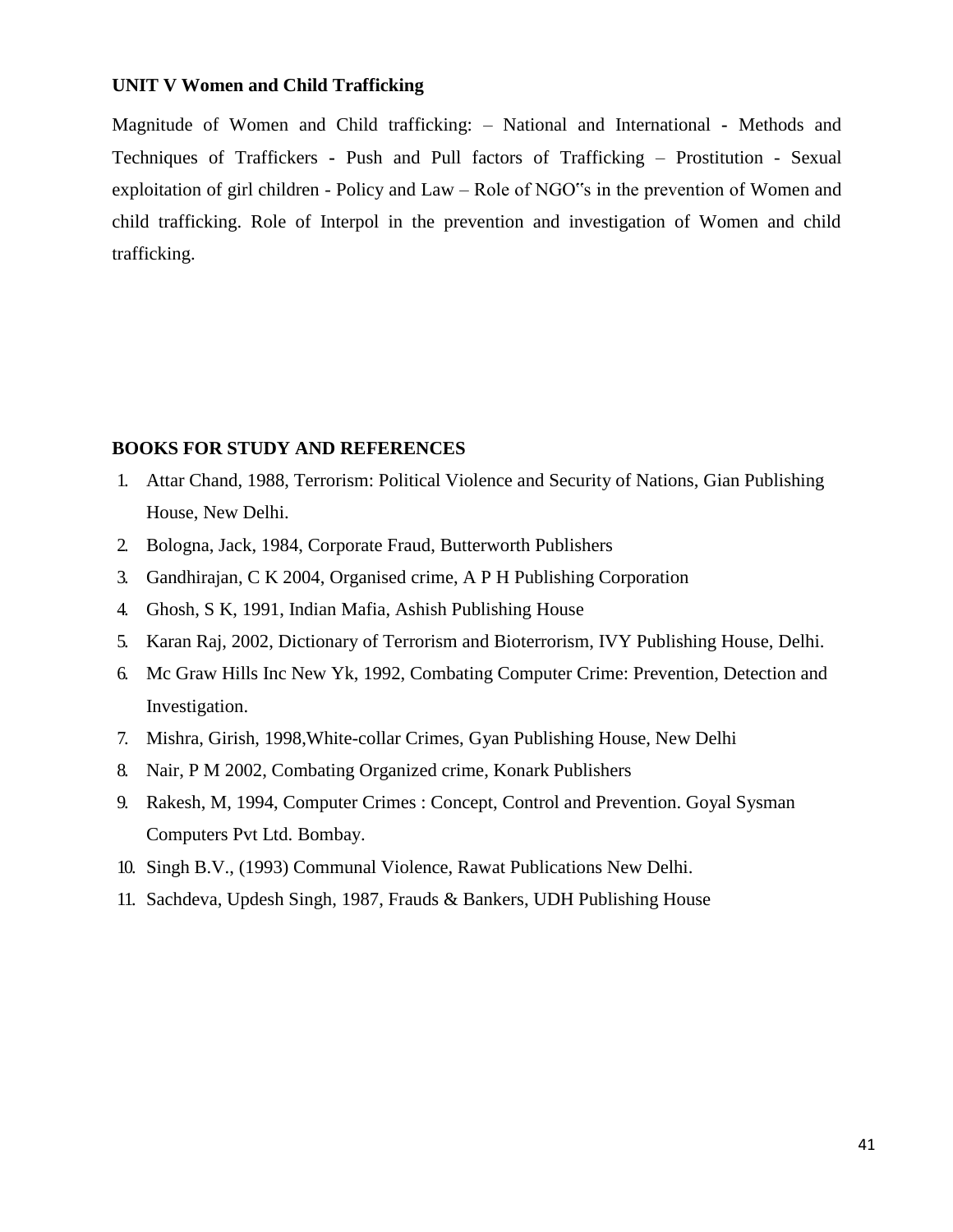## **SEMESTER – VI VIVA-VOCE PROJECT WORK**

#### **Objectives:**

The objective of research is to seek answers to problems through application of scientific methodology which guarantees that information collected is reliable and unbiased. This information is utilised to make conclusions and recommend solutions. The elements that are to be kept in mind while undertaking research is deciding a relevant topic, feasibility, coverage, accuracy and research, objectivity and ethics.

Students will work closely with their supervisor and develop mutually working relationship to initiate the research which would involve preparing an outline and preliminary collection of data. The supervisor will guide the student in framing and planning the research project and the methodology to be adopted in collection of data, through interviews, telephones, mailers etc. while the student on their part will expose themselves to research of the topic through meetings, interviews, internet search, library etc. The student should generally produce all material in word processed or typed format so that the presentation is neat and legible. Student must inform their supervisor or other people with whom their work is being discussed. The research should be planned to minimize time wastage and a clear time scale should be put in place. The research should really spell out the objective, its findings, the methodology adopted, its conclusions and recommendations. The student and supervisor will work together to prepare synopsis of the research.